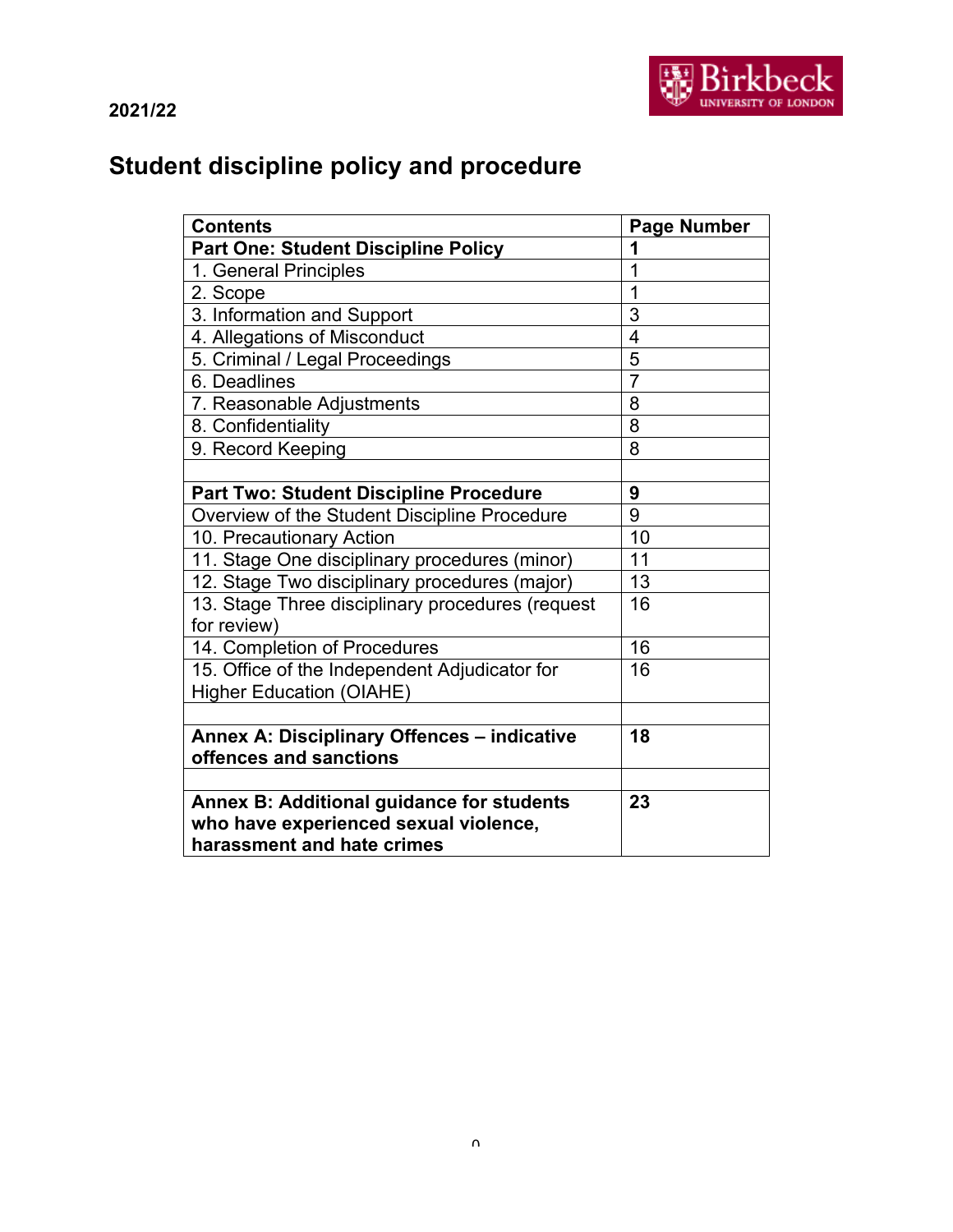## **2021/22**

## **Part one: Student discipline policy**

## **1 General principles**

- 1.1 The College actively encourages all students, staff and visitors to engage positively and participate fully in the life of the College. This Policy is designed to support students, staff and visitors by providing a mechanism through which behaviour or actions contrary to the Principles of Dignity at Work and Study and the College's expectations on conduct can be addressed. The College is an adult learning and social environment and we treat all our students as independent and mature individuals who are expected to act responsibly and appropriately. Our aim is to provide a safe and secure learning environment; therefore if any of our students behave in a way that adversely affects the comfort and safety of others, we will take action to protect the wider College community.
- 1.2 This policy operates in conjunction with the Birkbeck Principles of Dignity at Work and Study. Birkbeck is committed to providing the highest quality academic and work environment where all are welcomed, respected and treated in a consistent and non-discriminatory manner. More information on the Principles of Dignity at Work and Study can be found at: [http://www.bbk.ac.uk/hr/policies\\_services/Dignity\\_at\\_work\\_and\\_study/principle](http://www.bbk.ac.uk/hr/policies_services/Dignity_at_work_and_study/principles) [s](http://www.bbk.ac.uk/hr/policies_services/Dignity_at_work_and_study/principles)
- 1.3 Students are expected to conduct themselves appropriately at all times. Examples of misconduct are outlined in Annex A and include but are not limited to the following:
	- Physical misconduct
	- Abusive behaviour
	- Sexual misconduct
	- Damage to property
	- Unauthorised use or taking of property
	- Causing a health and safety concern
	- Failure to follow College procedures
	- Reputational damage

#### **2 Scope**

2.1 The purpose of this Policy is to enable the College to fulfil its obligations relating to the care of, and responsibility for staff, students and visitors. The Policy applies to any person reasonably defined as a student of the College, including but not limited to applicants; registered students; students on a break in study, undertaking reassessment without attendance and writing up; and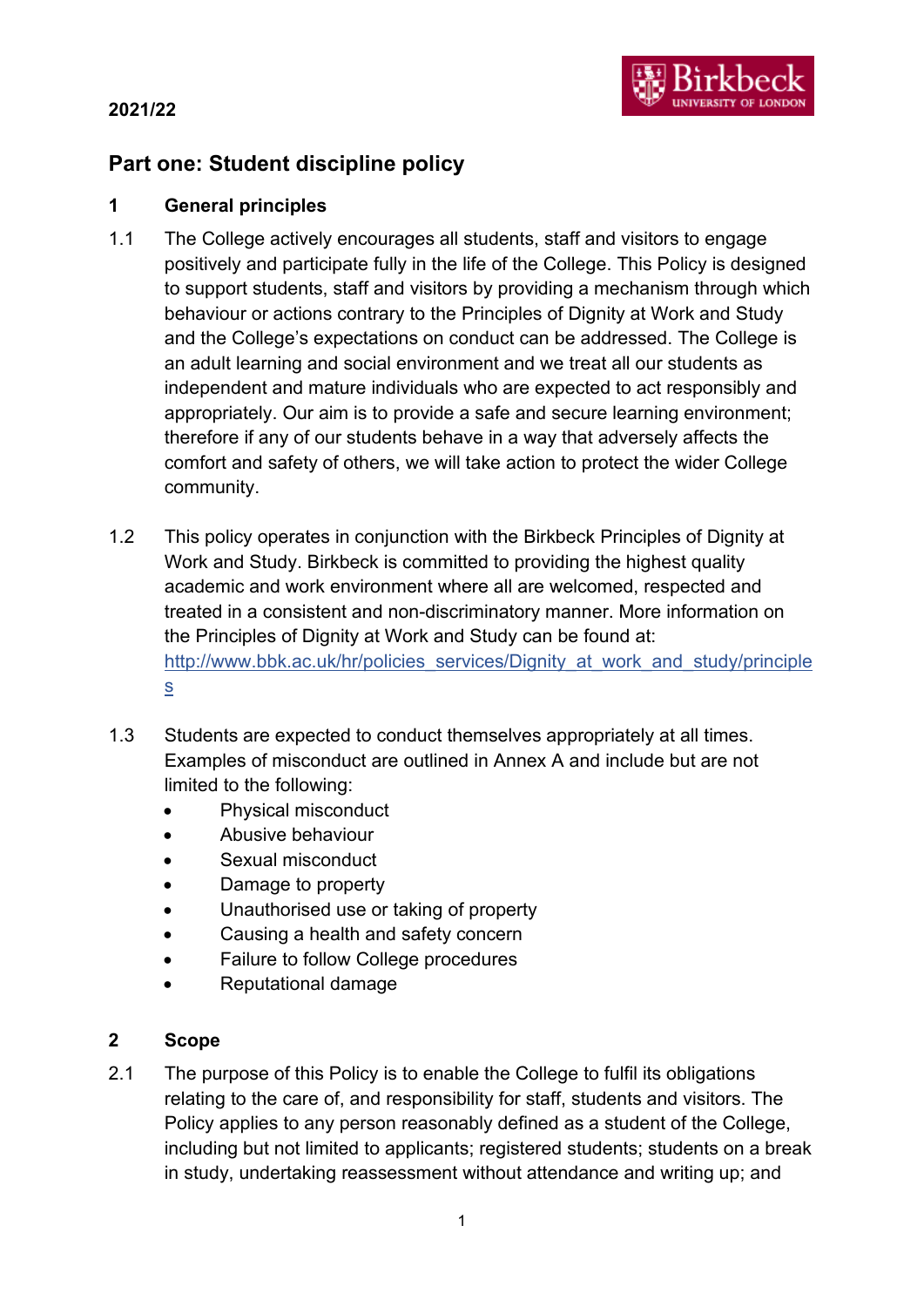alumni (including students who did not complete their studies). The College reserves the right to use these procedures for students who withdraw while the disciplinary process is in progress.

- 2.2 The Student Discipline Policy and Procedure applies to any action of misconduct occurring on College premises or in the context of College activities, including off-site College activities such as placements and field trips and study abroad, and online including social media, where the alleged victim is a student or member of staff at the College or others visiting, working or studying at the College, or where damage, including to the reputation of the College, occurs to the College as a result of the student's actions.
- 2.3 Registration as a student of the College shall carry with it an obligation and an undertaking on the part of the student to conduct themselves in a manner compatible with the principles in section 1 and the other Colleges policies and regulations. Breaching these principles may result in disciplinary action being taken under this Policy.
- 2.4 This policy should be read in relation with the other College policies and procedures available at: [https://www.bbk.ac.uk/professional-services/registry](https://www.bbk.ac.uk/professional-services/registry-services)[services.](https://www.bbk.ac.uk/professional-services/registry-services) Separate procedures apply where an allegation of academic misconduct is made; the Assessment Offences Policy can also be found at: : [https://www.bbk.ac.uk/professional-services/registry-services.](https://www.bbk.ac.uk/professional-services/registry-services) The policies on Free Speech and Whistleblowing will be considered the primary policy where an issue arises which might fall under either those policies or the Student Discipline Policy.
- 2.5 Separate procedures exist where an allegation of misconduct is made against a member of staff or others visiting or working at the College. Full details can be found on the Human Resources website at: http://www.bbk.ac.uk/hr/policies\_services/
- 2.6 Where there is a concern that a student's mental health, illness or disability may have directly affected behaviour and/or conduct, the Head of Student Services or nominee will be consulted as to whether it would be more appropriate to consider the matter under the Wellness Review Policy as an alternative to disciplinary action. However, the College strongly believes that inappropriate conduct is unacceptable regardless of the circumstances and will take action where required.
- 2.7 This policy uses the following terminology: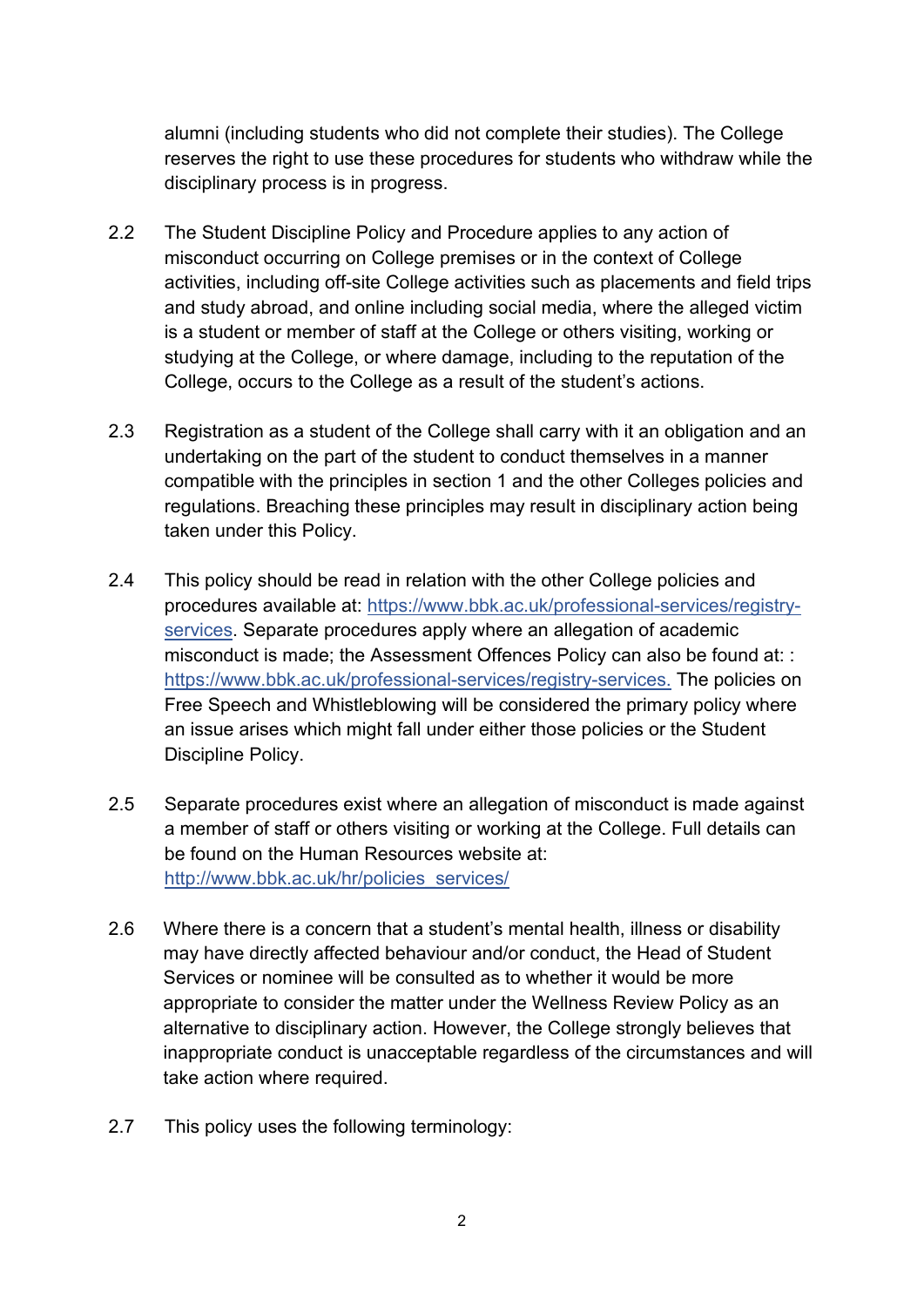- Complainant the person or persons who makes an allegation of misconduct; this will usually be the person affected by the misconduct but there may be instances where an allegation of misconduct is made by someone not directly affected by the alleged misconduct. Where the misconduct affects a physical product, for example, a building or a piece of equipment, or affects a School, Service or the College more generally, a representative of the area involved will be identified as the complainant for the purpose of this policy
- Respondent a student(s) accused of breaching the Student Discipline Policy and Procedure
- 2.8 If you are concerned for your safety or the safety and well-being of others due to a potential and/or actual breach of the Policy, the first action should be to contact either a member of the security staff on extension 555, via the main reception desk at Malet Street or to contact the relevant emergency service directly via 999. Further information can also be found in the Safeguarding Policy.

#### **3 Information and support**

- 3.1 Complainants and respondents are entitled to be supported throughout the disciplinary process. Support for those involved in disciplinary proceedings may vary depending on the nature of the allegation and could include but not be limited to: ongoing access to Wellbeing Services, ongoing access to the Students' Union; provision of information about the disciplinary process; the ability to bring a companion to disciplinary meetings; referral to external specialist support services. Where students' ability to continue with their studies is affected as a result of disciplinary procedures, consideration will be given to how best to support them in managing their studies during the procedures or returning to their studies following completion of procedures.
- 3.2 As with other College procedures, reasonable adjustments will be considered for students with disabilities or other health issues; students will be actively encouraged to advise the College of any adjustments that may be helpful. Advice may be sought from the Wellbeing Services, the Students' Union, the College Safeguarding Officers or other professionals, including but not limited to medical practitioners, in determining the adjustments that can be put in place.
- 3.3 The College acknowledges that the support provided for reporting/affected parties and responding parties may need to continue beyond the outcome of any disciplinary proceedings. A review of support needs will be undertaken at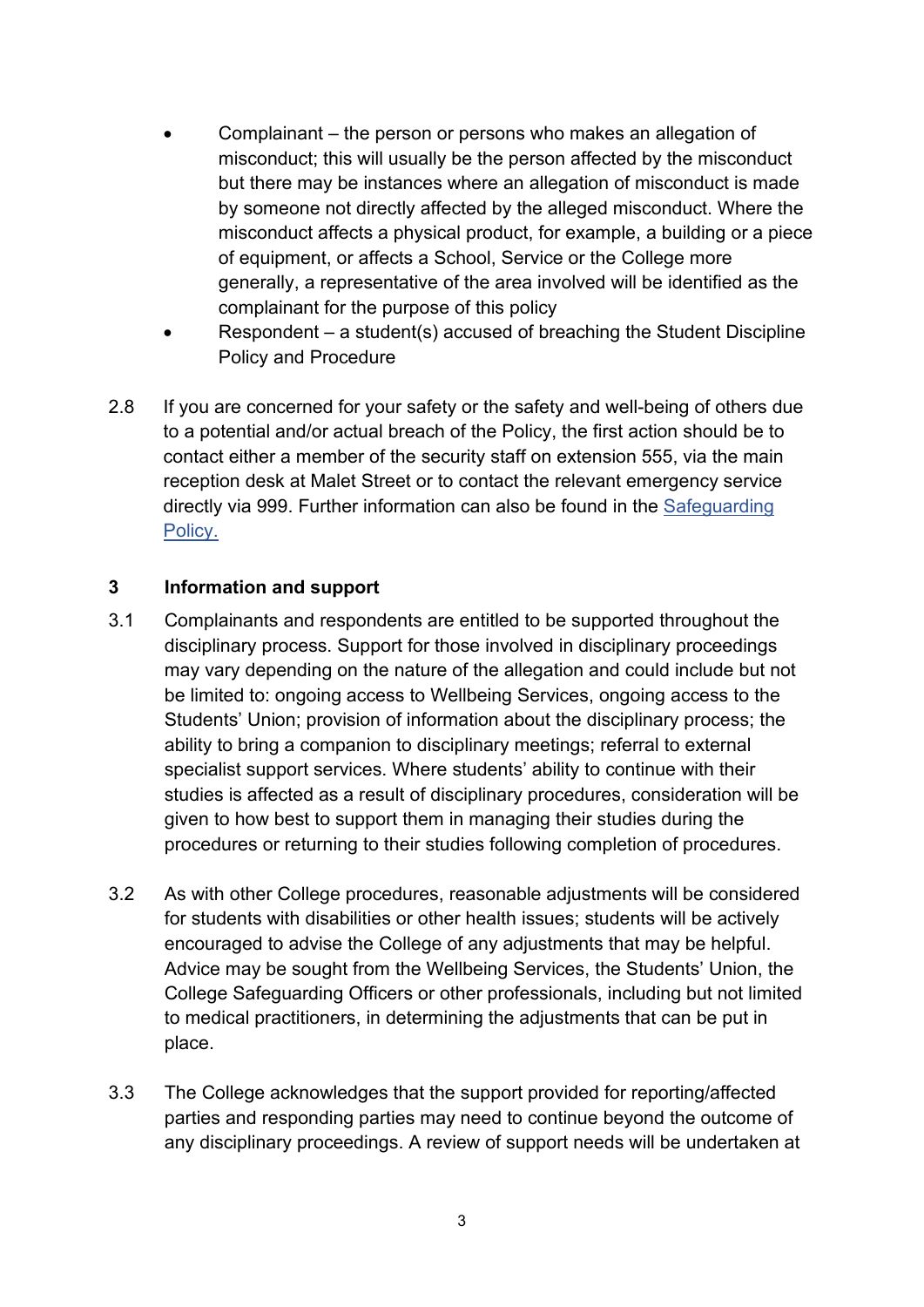regular points during and after disciplinary proceedings to ensure all parties are receiving fair and equal treatment.

- 3.4 Students involved in the disciplinary process may wish to consult with the following sources of advice:
	- Your personal tutor or programme director
	- The Students' Union (via su[-advice@bbk.ac.uk\)](mailto:advice@bbk.ac.uk)
	- Wellbeing Services includes disability support, counselling and mental health advice and support (initial queries can be directed to the wellbeing administrators, who will help put students in touch with the relevant service: Telephone 020 7631 6316, email [disability@bbk.ac.uk\)](mailto:disability@bbk.ac.uk)
	- A Dignity at Work and Study contact (details of which are available at: [http://www.bbk.ac.uk/hr/policies\\_services/Dignity\\_at\\_work\\_and\\_study/c](http://www.bbk.ac.uk/hr/policies_services/Dignity_at_work_and_study/contacts) [ontacts\)](http://www.bbk.ac.uk/hr/policies_services/Dignity_at_work_and_study/contacts)
	- Dean of College who can provide confidential and impartial advice for students relating to their welfare in the College (via [collegedean@bbk.ac.uk\)](mailto:collegedean@bbk.ac.uk)
	- Academic Standards and Quality the ASQ team can provide information and guidance on the disciplinary process (via [studentdiscipline@bbk.ac.uk\)](mailto:studentdiscipline@bbk.ac.uk)
- 3.5 Where a case involves an allegation of sexual violence, the complainant will be provided with a dedicated support advisor to support them throughout the process. Please see Annex B for more information on the process for cases involving sexual violence.
- 3.6 Members of staff involved in the disciplinary process who need support can consult with the HR department or their line managers in the first instance.

## **4 Allegations of Misconduct**

- 4.1 Any student whose conduct is incompatible with the Principles of Dignity at Work and Study and/or Annex A and other codes, rules and regulations of the College may be subject to the disciplinary proceedings laid out in this Policy.
- 4.2 Any member of the College may make an allegation of misconduct against a student under these provisions. Where the allegation is made by a student, this normally would be considered under the Student Complaints Policy first. Where the allegation is made by a person unconnected with the College, consideration will be given by the Academic Registrar or nominee as to whether it would be appropriate to conduct an investigation. Where the allegation is from a member of staff, the processes set out in Stages One or Two should be followed.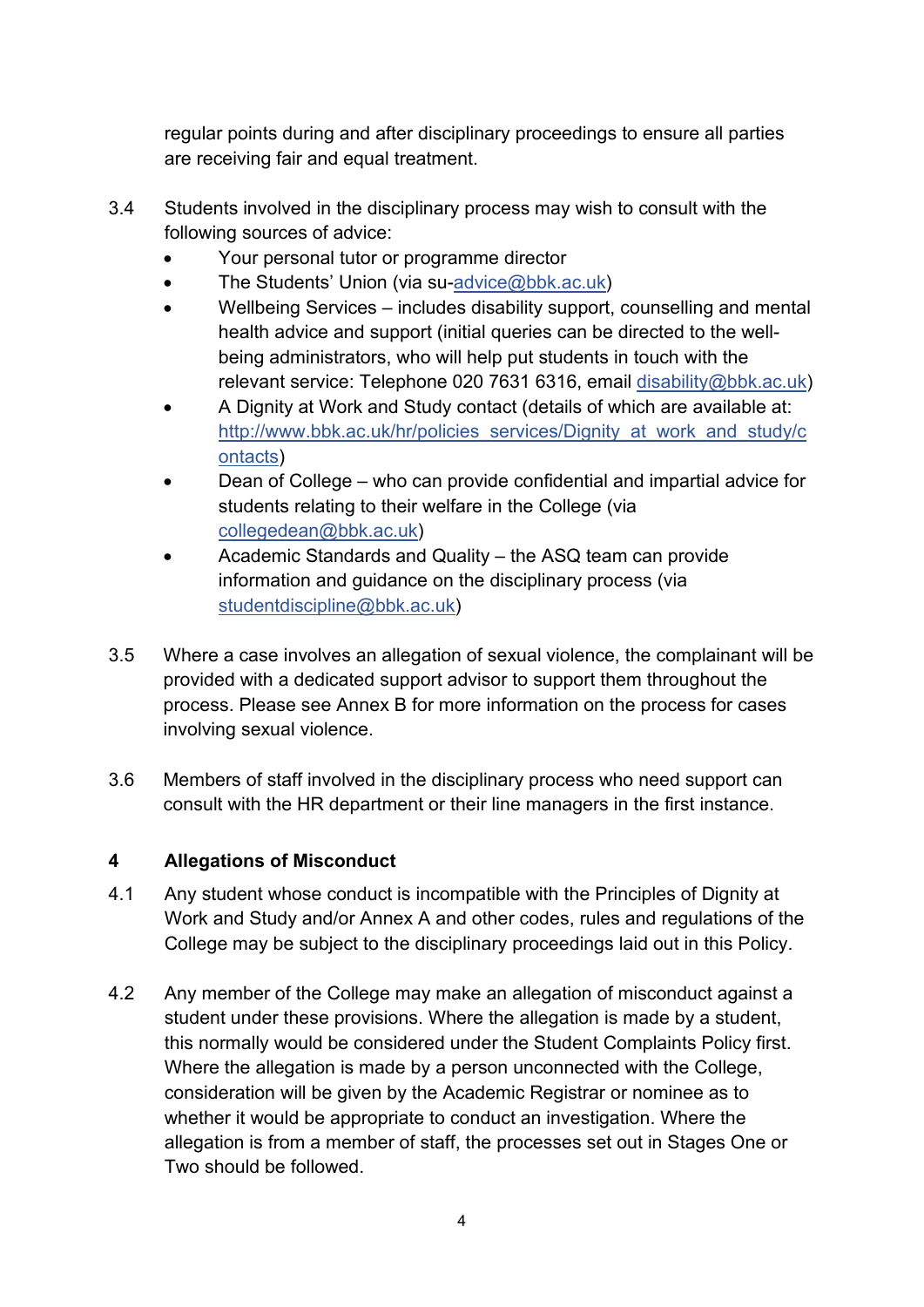- 4.3 Where an allegation of student misconduct made to the College is an offence committed against the College and could be considered a criminal offence, the Academic Registrar or nominee will determine whether the incident should be reported to the Police. The Academic Registrar or nominee may seek advice from other College Officers whether external reporting is appropriate. Decisions will be made on a case-by-case basis and will be based on a number of factors including the nature and seriousness of the case and whether there is any risk to the health, safety and well-being of the complainant or others.
- 4.4 Where an allegation of student misconduct made to the College could be considered a criminal offence but not an offence against the College, the Academic Registrar or nominee normally will allow the complainant to determine whether they will report the incident to the Police. Only in exceptional circumstances will the College report an alleged crime to the police against the wishes of the complainant, where it has determined that reporting the incident is necessary to protect College members from harm or prevent a further crime occurring. Any such decision would be communicated to the complainant and would take in consideration the College's responsibilities under the Data Protection Act 1998.
- 4.5 The College will follow the latest government and judicial guidance in determining any exceptions to 4.4. This includes where the College has a legal responsibility to report alleged crimes relating to money laundering and terrorist activity.

#### **5 Criminal / Legal Proceedings**

- 5.1 Allegations of criminal behaviour of students (on or off-site) may come to the College's attention in three ways:
	- Allegations by another member of the College community (i.e. student, staff or visitor)
	- Allegation by an external party (e.g. alumni, member of public)
	- Report/enquiry from the police or equivalent body

In all cases, the Academic Registrar or nominee should be informed [\(academicregistrar@bbk.ac.uk;](mailto:academicregistrar@bbk.ac.uk) 020 7380 3056). They will be able to provide advice on liaising with the police or equivalent bodies and on next steps. The assessment of risk to students, staff and visitors will be conducted via the College Safeguarding Policy and Procedure.

5.2 Any student who is the victim of an alleged criminal act is encouraged to report without delay the crime to the police. Where a matter reported to the College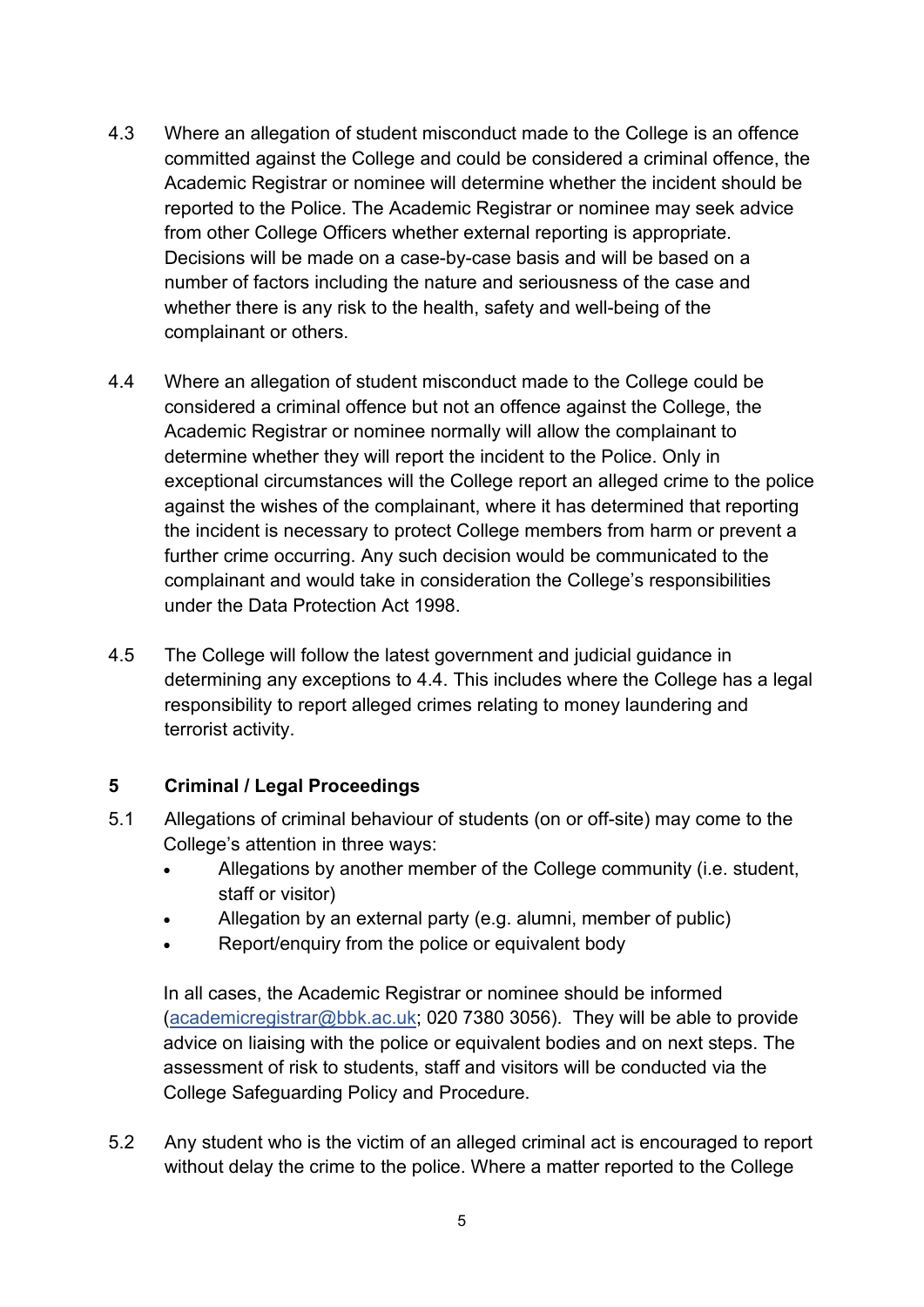has also been reported to the Police, the criminal process will take priority. Where a College process is started which relates to civil or criminal proceedings, usually it will be put on hold until such time as the external process is at an end. A decision to defer proceedings does not prevent the College from taking necessary precautionary action, such as a suspension, until such time that the internal procedure restarts. Where the disciplinary proceedings are based on facts and matters which are different to those being dealt with under concurrent criminal proceedings, the College can decide to pursue the investigation without waiting for the outcome of the criminal investigation. The College may liaise with the relevant external authorities in determining whether to undertake internal disciplinary procedures while external proceedings are under way.

- 5.3 Where an allegation of misconduct is made which could be the subject of criminal proceedings but where a decision is made not to prosecute or where a prosecution does not result in a conviction, the College will follow its normal procedures as outlined in this Policy to determine whether disciplinary proceedings should be enacted. It is noted that the burden of proof for disciplinary proceedings is the balance of probabilities; this differs from the requirement for proof beyond reasonable doubt which is used in the courts. If a student is convicted of a criminal offence then the conduct or behaviour they have been found to have committed can be relied upon to establish a disciplinary offence; the focus of any disciplinary process in this case will be to determine the impact and effect of the criminal offence in order to determine the sanction(s) (if any) to be applied by the College. Reference should be made to the Criminal Convictions Policy if a student's criminal status changes at any point during a disciplinary investigation.
- 5.4 Where an allegation of misconduct is made which could be the subject of criminal proceedings, the complainant will be advised by the Academic Registrar or nominee of the range of options open to them, including but not limited to:
	- Reporting the incident to the police
	- Not reporting the incident to the police but requesting consideration of the incident under the Student Discipline Policy
	- Taking additional time to make a decision (where a complainant chooses this option, advice will be given about access to external services which enable the collation and retention of evidence, including forensics, without requiring further investigation at this stage)
	- Taking no further action
- 5.5 Where a complainant is considering whether or not to report an allegation of misconduct to the police, basic advice can be provided upon request by the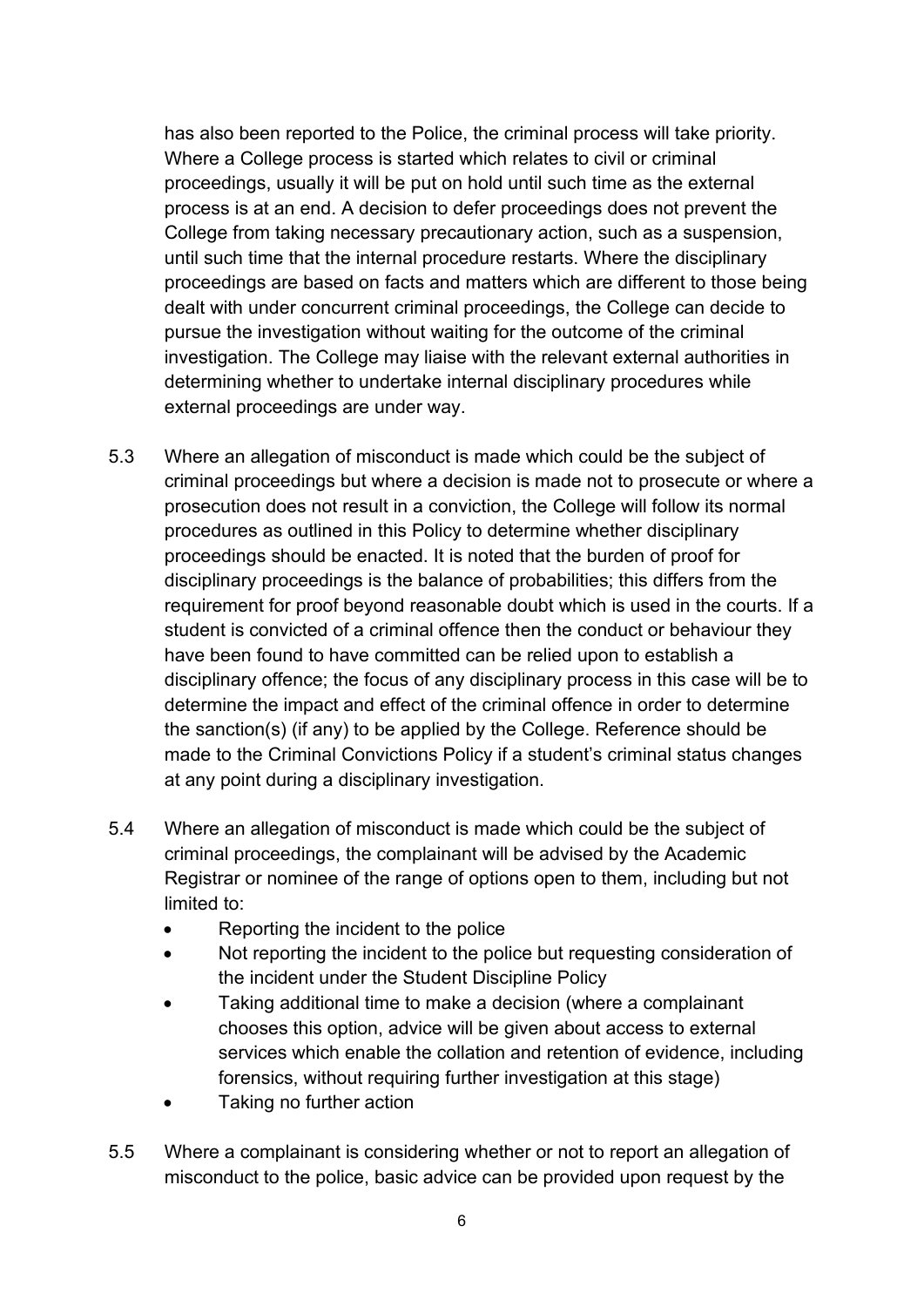Academic Registrar or nominee on the difference between criminal investigations/proceedings and College disciplinary investigations/proceedings.

- 5.6 A complainant will not be coerced to follow a particular course of action. Should the College determine it has sufficient evidence to proceed with a disciplinary investigation without the consent of the complainant, it will undertake a risk assessment to judge whether it is in the best interests of all parties, including in relation to the College's legal responsibilities, to proceed. This will be conducted in line with the Safeguarding Policy. If this occurs, the complainant will be made aware of the decision but will not be required to participate in the process.
- 5.7 As noted in 3.1, this Policy operates from the presumption that a student is innocent until proven, on the balance of probabilities, that they have breached the disciplinary principles. However, the College will take any necessary precautionary actions once an allegation of misconduct has been made to exercise its duty of care to all students, staff and members of the College community. This duty of care extends to all parties involved in this process. Section 11 provides details of the precautionary actions which may be used by the College.

#### **6 Deadlines**

- 6.1 Although the College aims to operate within the time limits set out in this policy we accept a degree of flexibility may be required in some cases. Any extension or alteration to the time limits requested by a student must be fully justified and the Academic Registrar or nominee's decision whether to allow any changes will be final. Students are expected to familiarise themselves with the key deadlines outlined in this Policy. Ignorance of these regulations does not excuse students from adherence to them. If you anticipate that it may be difficult to meet the deadlines expressed in this Policy because of a disability you should inform the College, before the relevant deadline elapses.
- 6.2 Birkbeck will make every reasonable effort to meet the time limits as stated in this Policy. Where they are not met, we will provide a justifiable explanation to you. It should be recognised, however, that to ensure a thorough review of a case, it may, by exception, be necessary to take a case beyond the standard time limit. In such circumstances, you will be notified of this in writing before a deadline elapses.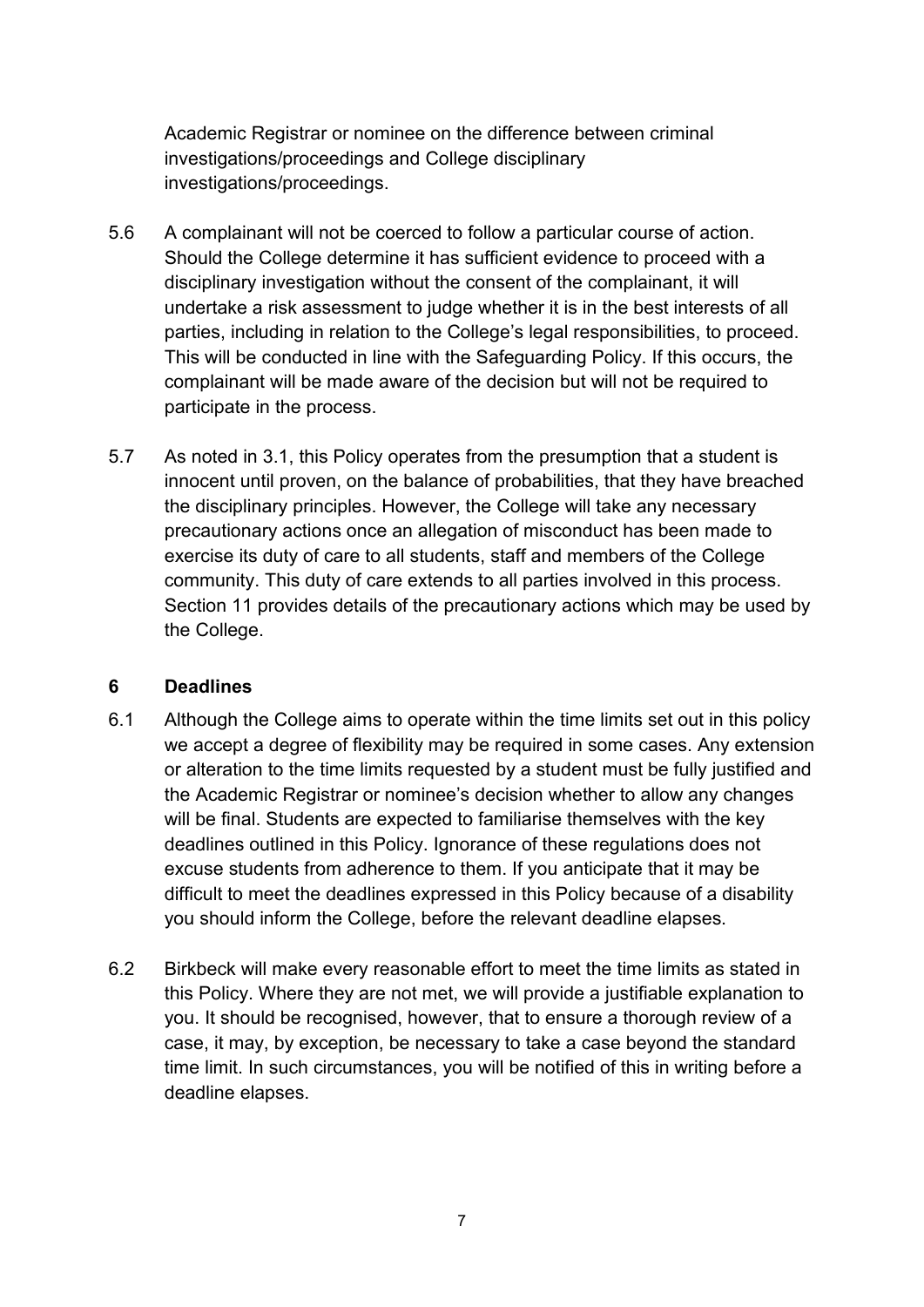## **7 Reasonable adjustments**

7.1 If you have a disability and need additional support or a reasonable adjustment to the disciplinary policy and procedure, you are advised either to contact the Academic Standards and Quality Team via [studentdiscipline@bbk.ac.uk](mailto:studentdiscipline@bbk.ac.uk) or the Wellbeing Services via [disability@bbk.ac.uk](mailto:disability@bbk.ac.uk) or 020 7631 6316 to request support through this process. They will provide advice about how to support you effectively in the disciplinary. The Wellbeing Services can also advise the College if reasonable adjustments are required to enable your engagement in the disciplinary process.

## **8 Confidentiality**

8.1 Disciplinary cases will be dealt with in a confidential manner. Everyone involved in the procedures for investigating and managing disciplinary cases through College processes has a duty to maintain confidentiality. For an allegation of misconduct to be investigated fully and action taken it may be necessary to disclose the identity of the students involved to others involved in the process. Where something is disclosed that could have a safeguarding impact the College reserves the right to liaise with appropriate professionals; this will usually be with the consent of the relevant party but on occasion the College may need to take action without their consent.

## **9 Record Keeping**

9.1 Written documentation (electronic and paper) relating to disciplinary cases will be kept for at least two years after the conclusion of a disciplinary process, in line with the College's Data Protection Policy and Record Retention Schedule. Records from Stage One investigations should be kept within the School or Service; where possible, a note should be added to the student's electronic record. Records will be stored confidentially. Those involved in the disciplinary process will be advised that where the case relates to possible criminal activity or becomes subject to legal action that any documentation relating to the case may be requested by the police as part of criminal proceedings. In addition, documentation may be requested in line with the Data Protection Act 1998.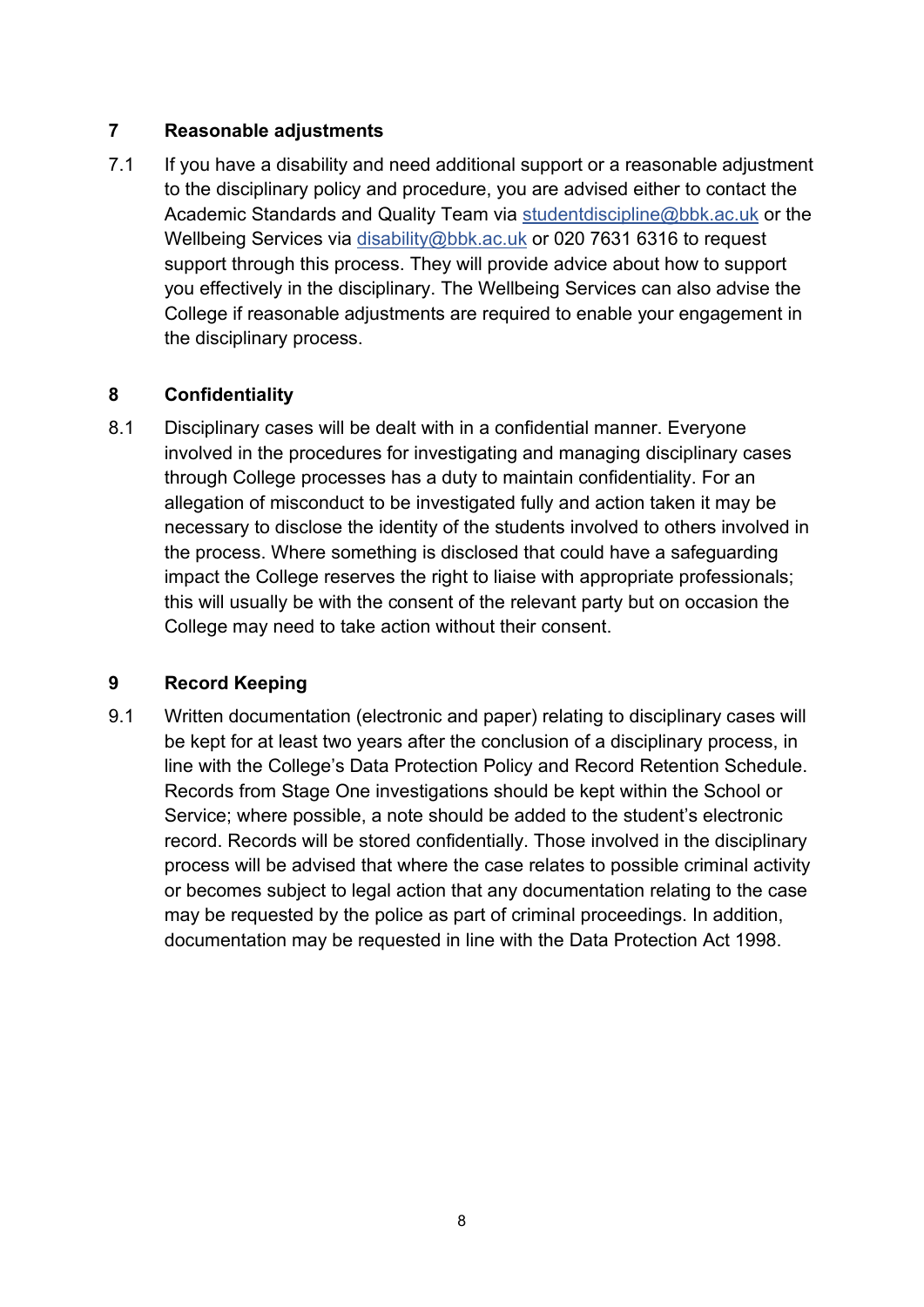## **Part two: Student discipline procedure**

## **Overview of the Student Discipline Procedure**

The College's internal student discipline procedure consists of up to three stages:

- Stage One disciplinary procedures (minor)
- Stage Two disciplinary procedures (major)
- Stage Three Review stage.

If the internal procedures are exhausted, students have the option to go to the Office of the Independent Adjudicator for Higher Education.

#### **1. Disciplinary procedures (minor)**

- The college aims to resolve most concerns about conduct within the School or Service concerned.
- Where a concern has been raised, an investigation will be carried out within the School or Service.
- When a concern is considered to be regarding a major breach of student discipline, the School or Service may request for the case to go directly to Stage Two.

#### **2. Disciplinary procedures (major)**

- If the alleged breach of the Student Discipline Policy is serious enough to warrant possible suspension or termination, the case will be investigated under the Stage Two process.
- The case will be considered by the Academic Registrar or nominee; an independent investigator may be appointed.
- A Panel hearing may be held to determine the outcome.

#### **3. Review stage**

- Enacted if the respondent has grounds to believe the Stage Two outcomes was not in accordance with these procedures.
- The review stage is not an automatic reconsideration of the issues raised but of the operation of the process at Stages 1 and 2.
- The review will be conducted by the Vice-Chancellor or nominee.
- The student will be provided with a written outcome at the conclusion of this stage.
- A Completion of Procedures letter will be issued at this stage.

#### **Office of the Independent Adjudicator for Higher Education**

- Students who have exhausted the College's internal procedures for student discipline may bring a complaint to the OIAHE within one calendar year of receiving a Completion of Procedures letter
- The OIA is a review body. This means it considers how the College handled the disciplinary case and its final decision; it will not undertake a review of the content of the disciplinary action itself.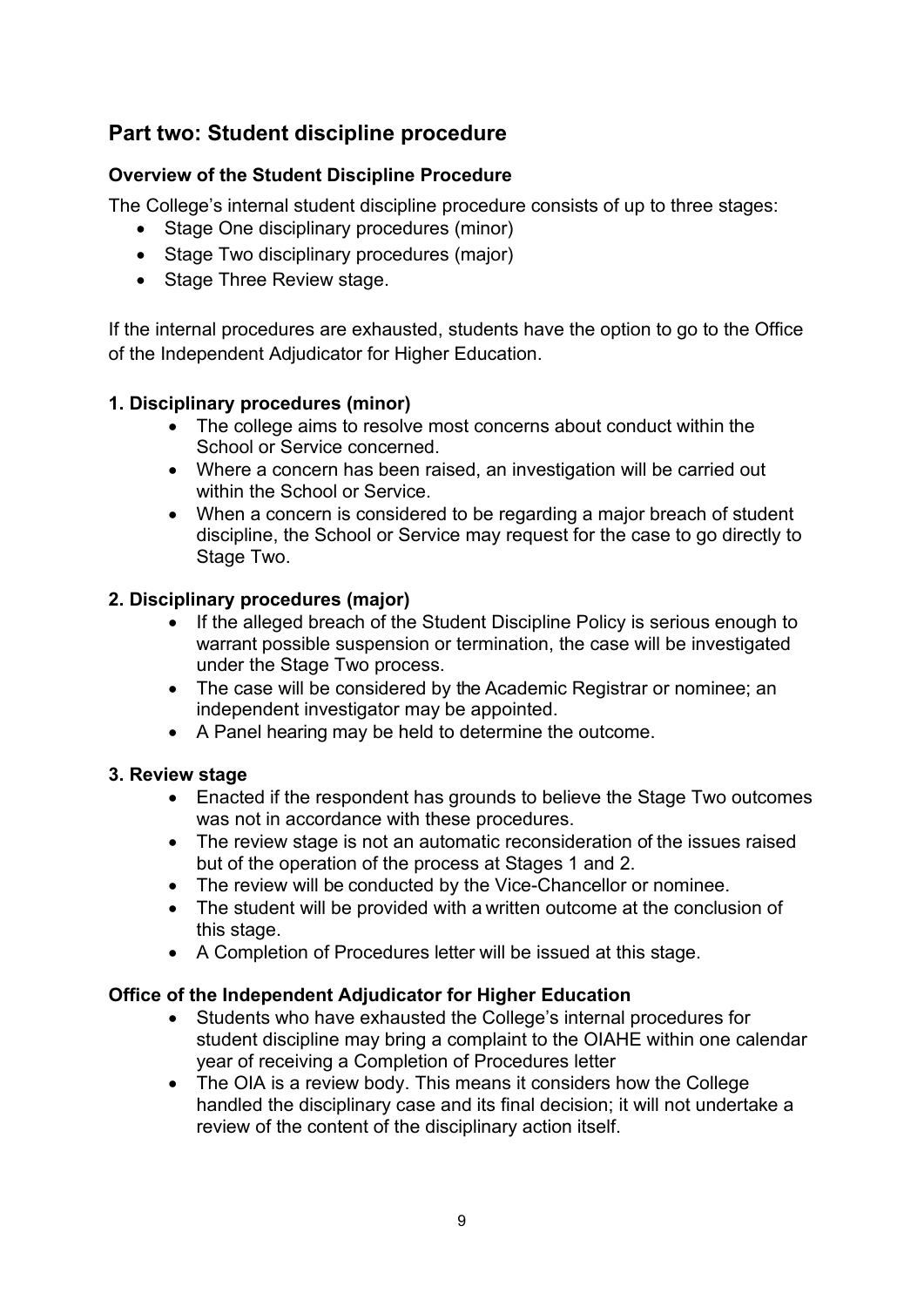## **10 Precautionary Action**

- 10.1 Where the nature of the alleged disciplinary offence suggests that there may be risk to the safety of others, or where the student accused of the offence may be at risk of harm, the Safeguarding Panel<sup>[1](#page-10-0)</sup> will undertake a risk assessment which may result in action including but not limited to:
	- The respondent may be required to comply with specific conditions, for example agreeing not to contact another student or member of staff;
	- The respondent may be prevented from enrolling on specific modules;
	- The respondent may be suspended from classes and/or excluded from any part or all of the College's facilities, grounds and premises, including external premises used by the College, until such a time as any criminal proceedings and/or College disciplinary proceedings have been concluded;
	- The respondent may be suspended from their studies, including being prohibited from accessing the virtual learning environment, submitting assessments and/or receiving feedback or grades.
- 10.2 Written confirmation of any precautionary action taken by the College will be provided to the respondent within three calendar days.
- 10.3 A precautionary suspension and/or exclusion should not be regarded as a penalty and does not indicate that the student is presumed to have committed the alleged offence. Precautionary measures will be undertaken on the basis of a risk assessment carried out by the Safeguarding Panel and will be made on a case-by-case basis. Where the respondent is the recipient of bail conditions relating to ongoing criminal proceedings, these will be considered carefully as part of any decisions around suspension and/or exclusion.
- 10.4 A review of precautionary suspensions and/or exclusions will take place at least every four weeks until such times as criminal proceedings and/or College disciplinary proceedings have been concluded.
- 10.5 The consequence of any breach of these conditions may result in additional precautionary action being taken and may be taken into account in disciplinary proceedings.
- 10.6 A student who is subject to precautionary action has the right to appeal the decision. This appeal should be made in writing and submitted to the Academic Standards and Quality team at [studentdiscipline@bbk.ac.uk](mailto:studentdiscipline@bbk.ac.uk) within

<span id="page-10-0"></span><sup>1</sup> Details on the Safeguarding Panel can be found in the Safeguarding Policy and Procedure at: <http://www.bbk.ac.uk/registry/policies/documents/safeguarding-policy-and-procedure.pdf>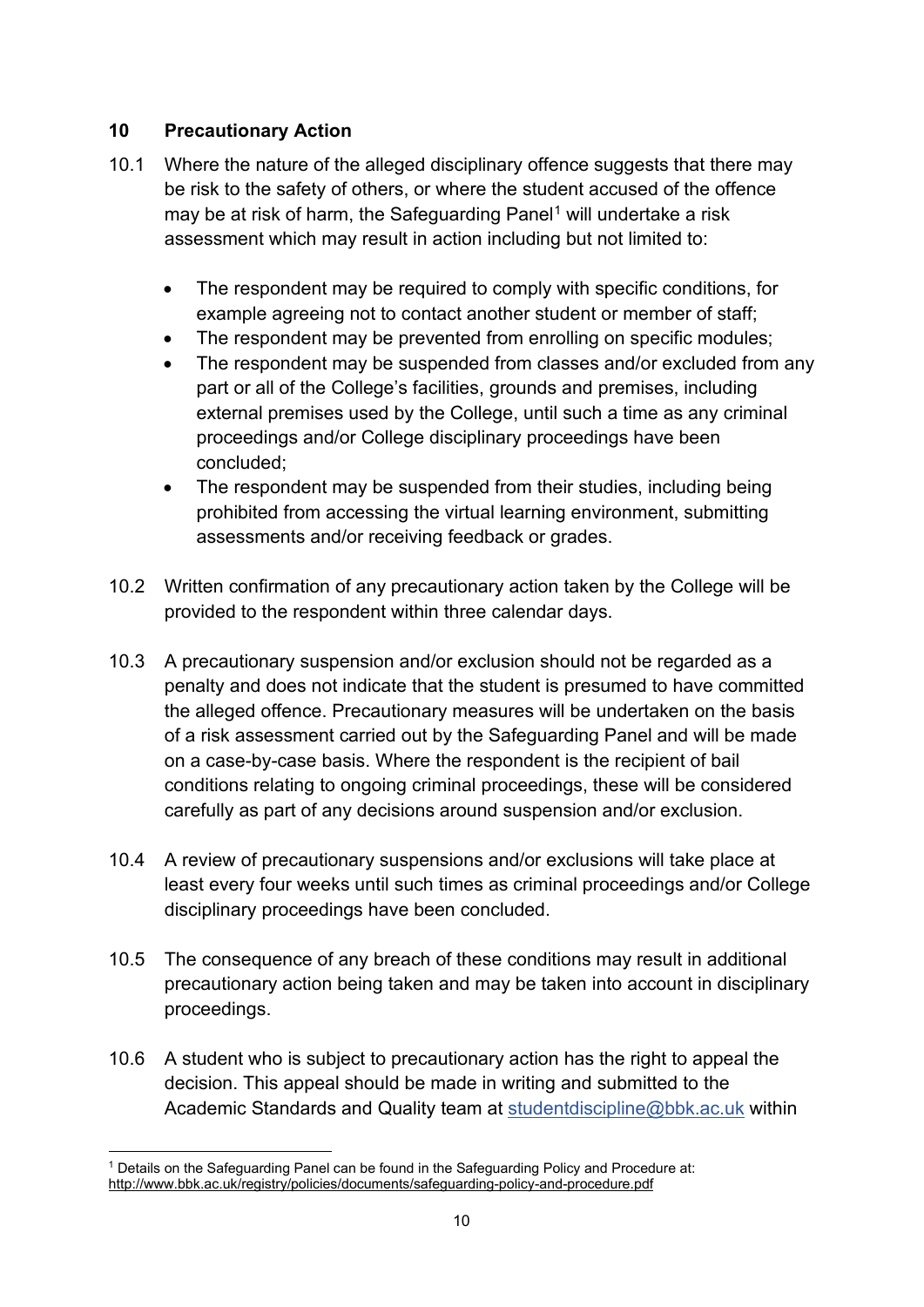ten calendar days of receiving written notification of the action which has been taken or within five calendar days of further written communications relating to a review of or change to the precautionary actions. The appeal will be considered by the College Secretary or nominee

- 10.7 Appeals will be considered on the following grounds:
	- The precautionary action is disproportionate to the alleged misconduct;
	- New material evidence has come to light that alters the circumstances of the case;
	- The procedure has not been conducted in accordance with this policy.
- 10.8 A written response to the appeal normally will be provided within ten calendar days of receipt.
- 10.9 There may be occasions where interim precautionary action is put in place as a result of a specific incident witnessed by staff. All members of staff have the authority to manage disorder and to take action to deal with a potential and/or actual breach of the Student Discipline Policy. This may include giving a student an oral warning or requiring a student to leave a particular area of the College's premises such as a lecture room or library for a specified period (not exceeding two hours or the end of the teaching day (whichever is longer)). If necessary, staff may seek assistance by calling 555. As this is a short-term measure, there is no right of appeal against a member of staff's decision.

#### **11 Stage One disciplinary procedures (minor)**

- 11.1 The College operates a three stage disciplinary process. Stage One allows for local consideration of allegations of minor misconduct to be carried out by the relevant School or Service. Annex A includes examples of offences and the type of penalties that may be imposed; some offences have been separated out to provide a guide as to whether they may be considered minor or major.
- 11.2 Staff are encouraged to deal with minor misconduct issues as they arise and to make clear the expectations, rights and responsibilities of students and staff. Where possible and appropriate, staff should try to discuss concerns about a student's behaviour or conduct directly and outline the problem and possible ways to address it, so as to avoid having to undergo a formal process.
- 11.3 Where the informal process noted in 11.2 above is not possible or appropriate, a member of the College wishing to complain of misconduct by a student shall bring it to the attention of a senior member of staff in the School or Service concerned. For a School normally this will be the Head of Department or a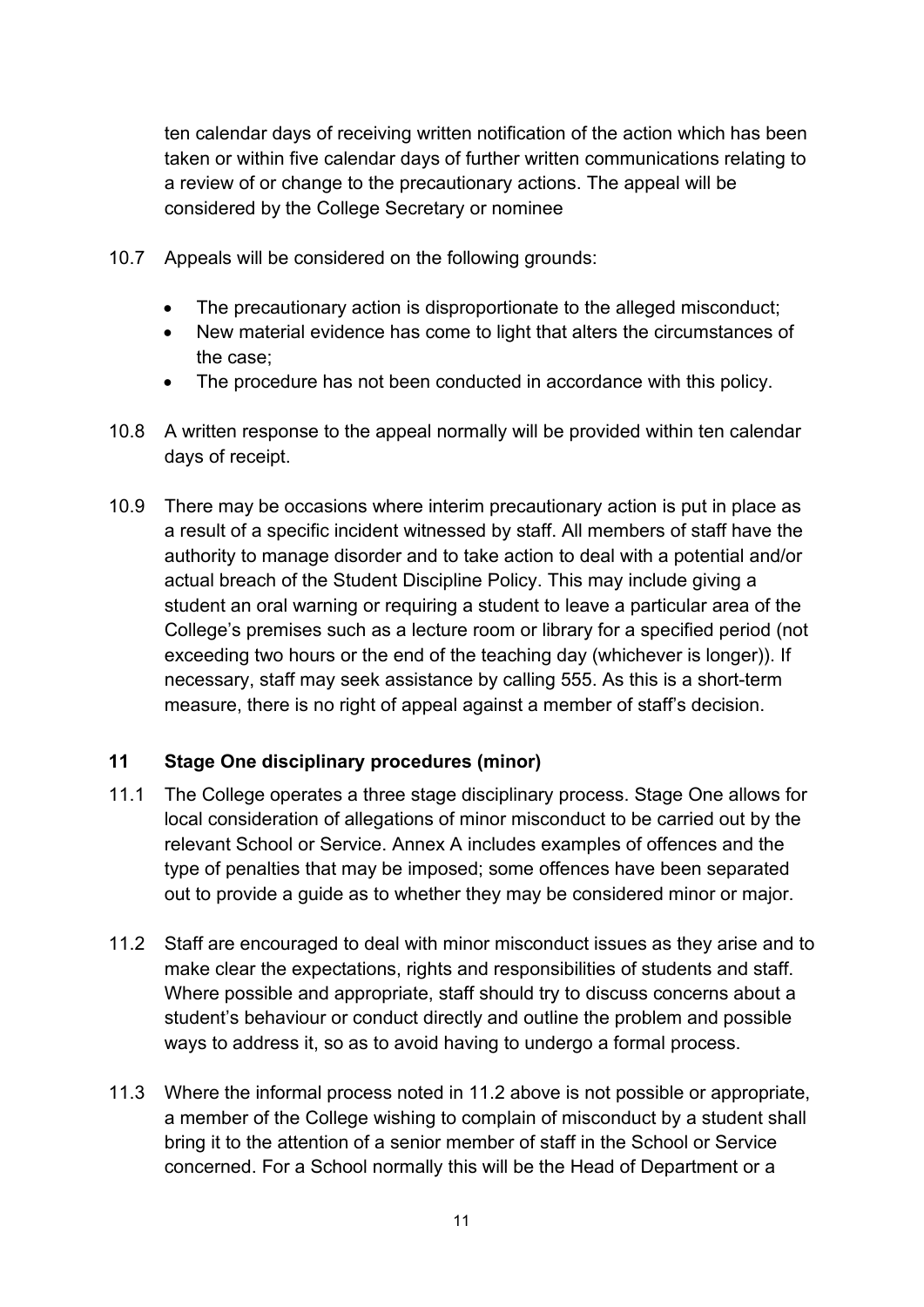designated member of staff; for a Service this will normally be the Director or a designated member of staff. Where the allegation is considered to be sufficiently serious, could be the subject of criminal proceedings or the respondent has already been found guilty of previous misconduct charges, the investigation should be referred to the Academic Registrar or nominee via the Academic Standards and Quality team at [studentdiscipline@bbk.ac.uk.](mailto:studentdiscipline@bbk.ac.uk)

- 11.4 The person considering the matter may do one or more of the following:
	- Discuss the allegation informally with those involved;
	- Ask the respondent to attend a meeting to discuss the allegation. A member of staff not involved in the matter should be present at any such meeting and the respondent may be accompanied by a member of the College or a companion. A brief written summary of the meeting should be made and circulated to all involved;
	- Give a written warning to the respondent setting out the nature of the misconduct, noting that failure to remedy the matter or to observe the Student Discipline Policy may lead to formal disciplinary action and referring the student to the appeals policy; a copy of any such written warning should be kept with the School and kept on a student's file for two years;
	- Recommend to the Academic Registrar or nominee for a sanction to be implemented; for example, a restriction or condition on access or use of services, a non-contact order;
	- Recommend for escalation to Stage Two.
- 11.5 An appeal against the outcome of a Stage One disciplinary procedure can made to the Executive Dean or Director of Service within fourteen days of receipt of the decision. Appeals should be made on one or more of the following grounds:
	- The sanction imposed was excessive or inappropriate
	- The process applied or the decision reached is not in accordance with the policy
	- The conclusion of the investigation was not reasonable and in accordance with the facts
- 11.6 The Executive Dean or Director of Service (or nominee) should review the handling of the stage one process and the outcomes. They may consult with the Academic Registrar or nominee for guidance on the process. A response should be provided in writing within fourteen days of receipt of the appeal. If the appeal is upheld, the original investigating officer should be informed and the original decision removed from the student's file.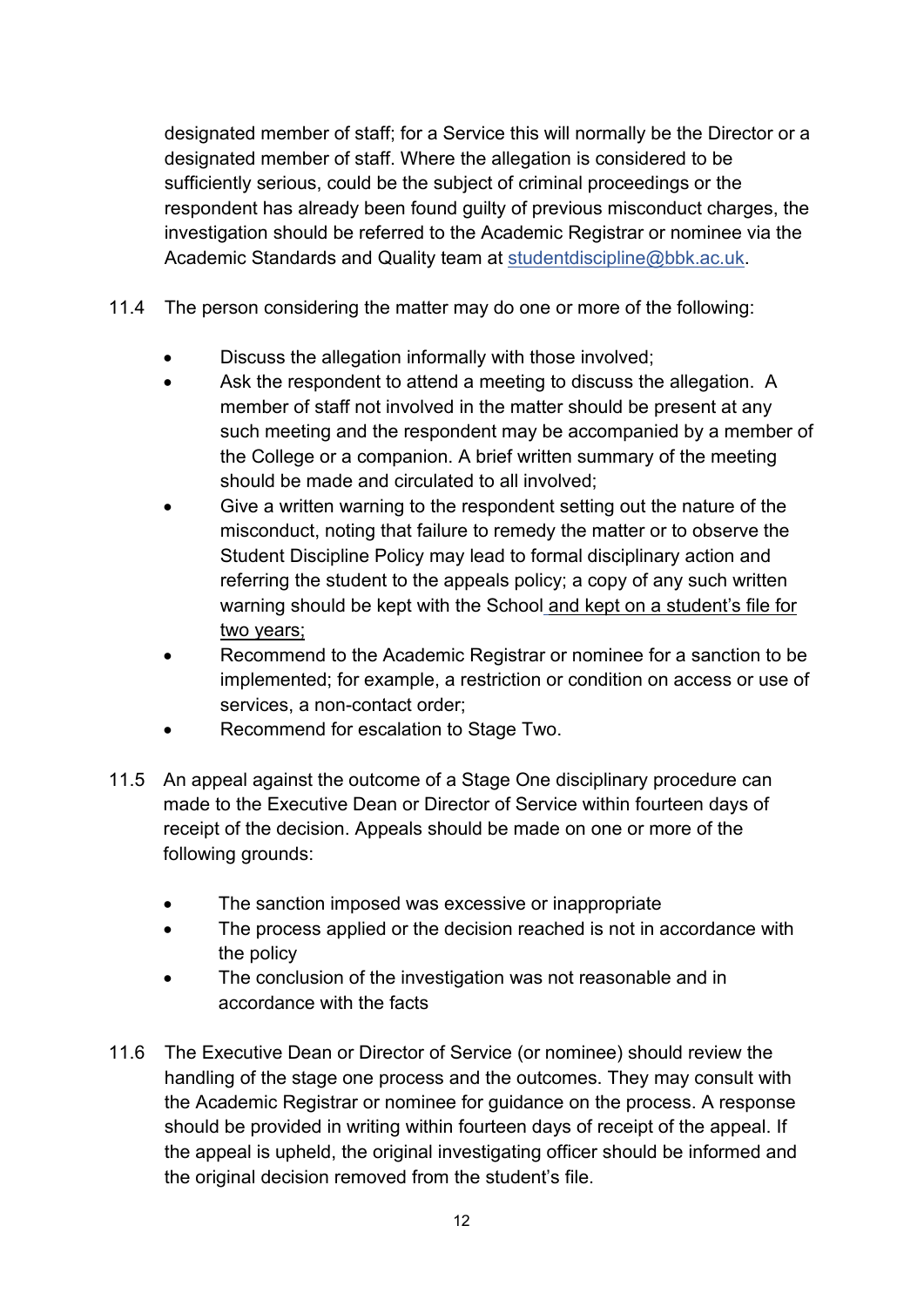## **12 Stage Two disciplinary procedures (major)**

- 12.1 If alleged misconduct by a student is sufficiently serious that the possible outcomes include suspension or termination of studies, a written request for formal disciplinary proceedings, which should include supporting evidence where available, may be made by any member of the College to the Academic Registrar or nominee. This should normally be submitted via the Academic Standards and Quality team at [studentdiscipline@bbk.ac.uk.](mailto:studentdiscipline@bbk.ac.uk) A risk assessment will be conducted to determine if any precautionary action should be taken in line with section 10.
- 12.2 The Academic Registrar or nominee shall consider the proposed charges and supporting evidence and shall determine one of the following:
	- A full investigation by an independent investigator is needed to confirm whether there is sufficient evidence of a breach of the Student Discipline Policy to proceed to a hearing;
	- There is sufficient evidence already to determine whether to proceed to a hearing;
	- The matter should be considered by the School or Service under stage one of this procedure;
	- A formal written warning should be issued, which will remain on the respondent's file for a duration of up to six years and may be taken into account should there be further allegations of misconduct; or
	- No further action should be taken.
- 12.3 If the Academic Registrar or nominee determines that there shall not be a formal hearing of the allegation, the parties involved will be advised accordingly.
- 12.4 If the Academic Registrar or nominee determines the case should be considered by the School or Service, this does not preclude the matter being referred back to the Academic Registrar or nominee should further evidence regarding the seriousness of the alleged offence come to light.
- 12.5 Where a full investigation is required to determine whether a Hearing should be held, an independent investigator will be appointed from among the College's trained investigators. The purpose of the investigation will be to obtain more evidence on the alleged misconduct. A report will be produced which will outline the allegations, the parties involved, the evidence available and include a recommendation as to whether there is sufficient evidence to proceed to a Hearing. The decision as to whether to proceed to a Hearing will be made by the Academic Registrar or nominee.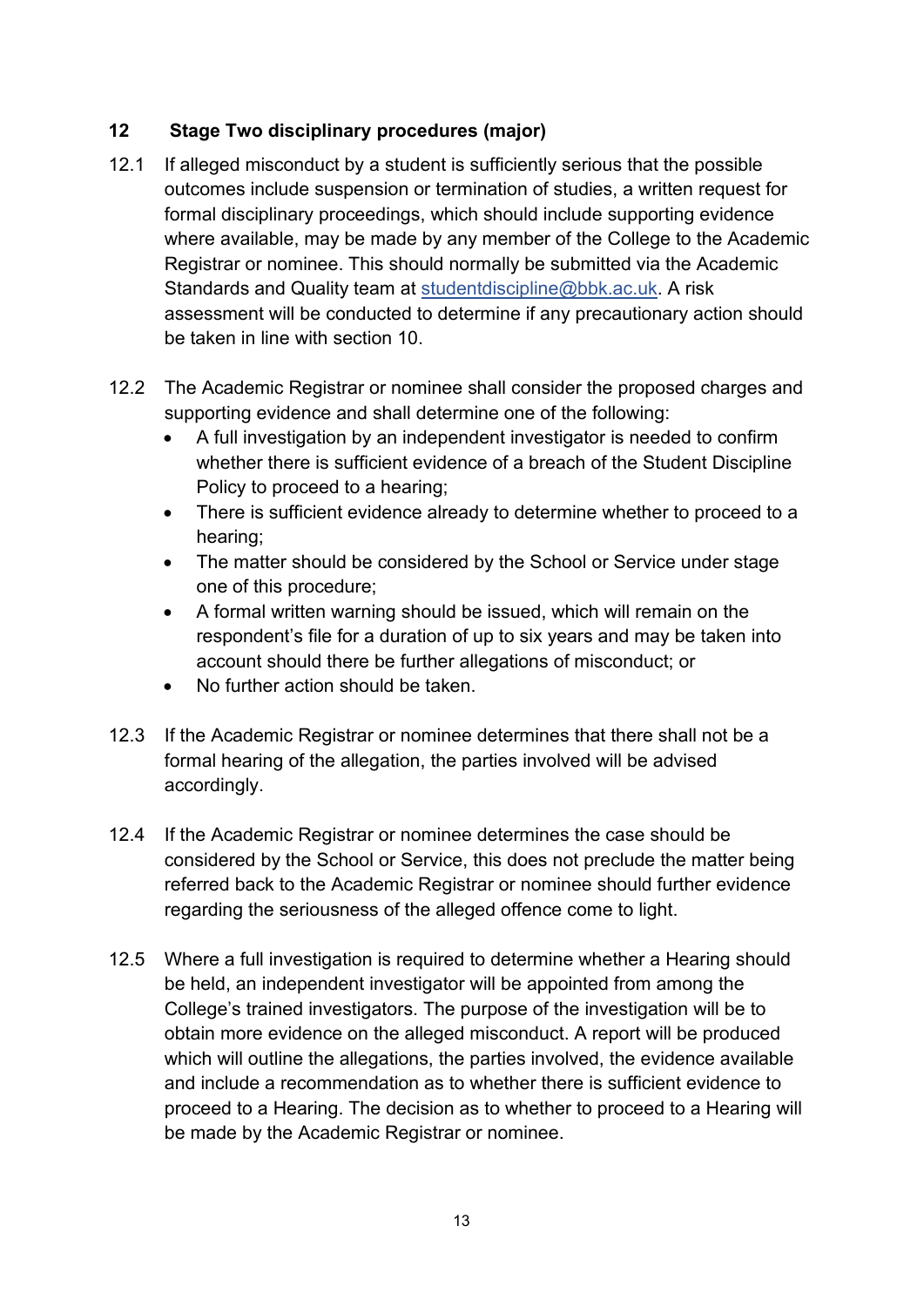- 12.6 The Academic Registrar will nominate a member of the Academic Standards and Quality team to collate the evidence base for the Hearing. This normally will include but not be limited to all evidence used in determining the charges, a summary of the disciplinary process to date and a list of expected attendees including any witnesses.
- 12.7 If the Academic Registrar or nominee determines that there shall be a Hearing, the respondent will be informed in writing of the charges which shall be considered at the hearing. The respondent will be provided with a copy of all evidence to be used in the hearing or advised about how to access the evidence, full details on the disciplinary process and information on where to seek further support and advice. The respondent will be asked to confirm within ten calendar days if they plan to contest the charge(s).
- 12.8 The Academic Registrar or nominee shall nominate a College Disciplinary Panel to be held on a date at least fourteen calendar days after the date of notification to the respondent. Where the charges are also a matter of criminal investigation, normally the case will be deferred until after the completion of legal proceedings in line with Section 5.
- 12.9 A College Disciplinary Panel will comprise two senior members of the College (at least one of which is an academic member of staff, employed at Senior Lecturer level or above) and one representative of the student body, nominated by the Executive Committee of Birkbeck College Students' Union. One of the staff members will act as Chair. The Panel members chosen will have had no previous connection with the disciplinary case and will not be from the School in which the complainant or respondent are based or a School or Service affected by the alleged misconduct.
- 12.10 The Academic Registrar or nominee will nominate a member of Registry Services to act as secretary to the Panel. The secretary is not formal member of the Panel but can advise on procedure and is expected to make and keep a record of the proceedings.
- 12.11 The Chair of the Panel will confirm who should be invited to give evidence at the Hearing. This normally will comprise the list of potential attendees as noted in 12.6. Where the Panel decides to call someone not on the original list or to not invite someone on the list, this should be discussed with the secretary.
- 12.12 All students invited to attend will be able to be accompanied by a companion, who should be a member of the College, for example a fellow student, member of staff, or a representative from the Students' Union. The role of the companion is to provide support to the student. Anyone acting in this role is not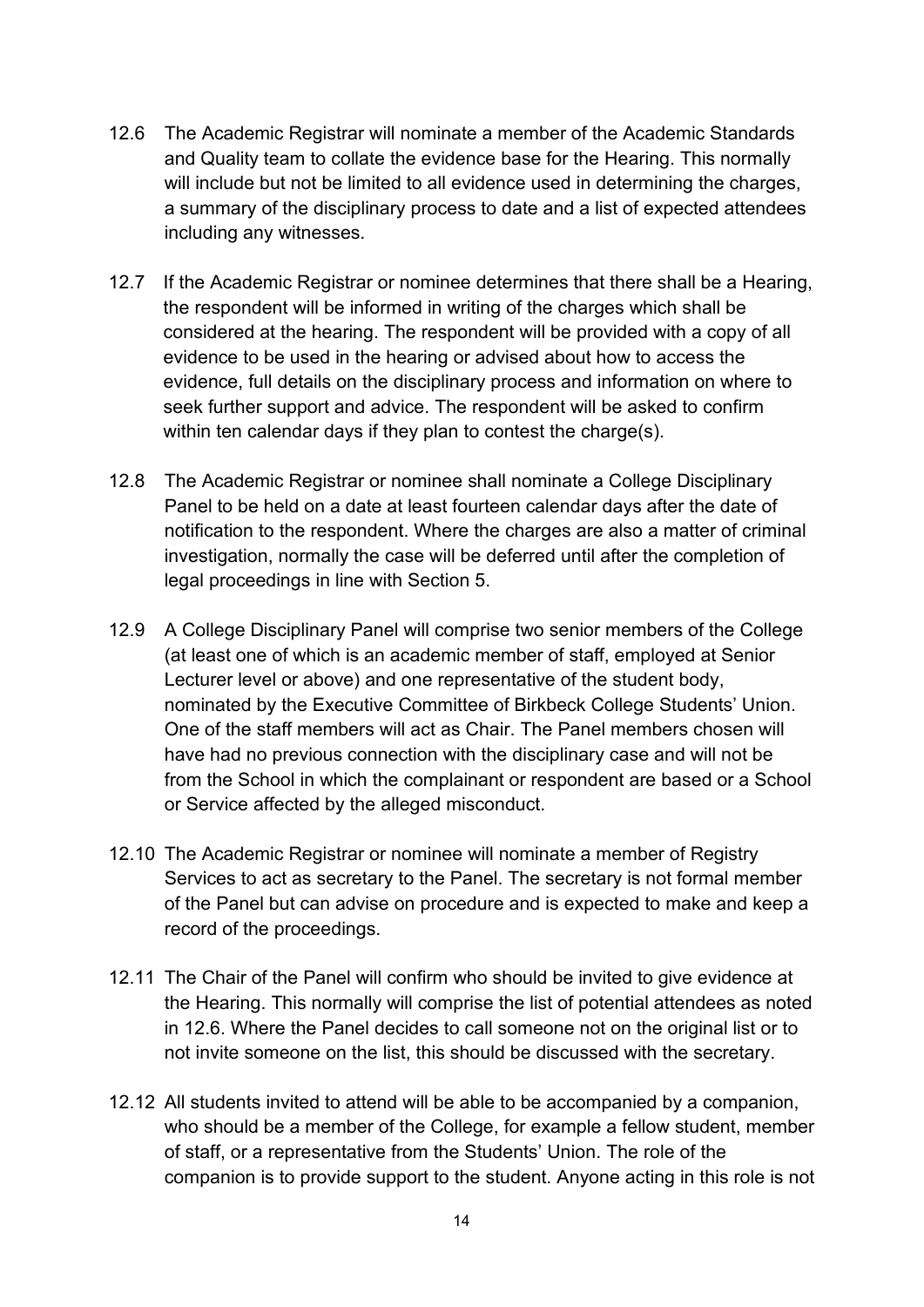a member of the Panel and should not be involved in determining the outcome of the Hearing. Companions should not contribute to a Hearing unless invited to do so by the Chair. The College does not encourage students to be accompanied by a legal representative at a Hearing as the processes are different from those in formal legal proceedings. Students who are considering who would be best placed to bring as a companion are encouraged to discuss this with the Students' Union. The secretary should be notified at least two calendar days before the Hearing if a companion will be present.

- 12.13 Members of staff who are invited to attend a Hearing may request to be accompanied by a trade union representative or a fellow member of staff. The companion should not contribute to a Hearing unless invited to do so by the Chair. The secretary should be notified at least two days before the Hearing if a companion will be present.
- 12.14 The Chair will consider making alternative arrangements to enable a complainant to give evidence if there are concerns about their ability to attend the Hearing, particularly where this is due to concerns over their well-being. This may include giving evidence via a video link.
- 12.15 The disclosure of evidence to parties involved other than the complainant, respondent and the Panel normally will be restricted to that which is directly relevant to their involvement. The release of data to associated parties will be considered in line with the College's Data Protection Policy.
- 12.16 The order and conduct of business will be determined by the Panel. The complainant, respondent and any witness will be allowed to make a statement outlining their position; panel members may then ask questions of all parties. Cross-examination will be permitted in most circumstances; however, the Chair may make arrangements for any questions from non-panel members to be put via the Chair who may choose not to allow them.
- 12.17 The Panel will be required to reach a decision on whether the disciplinary charge is upheld in whole, in part or not upheld and will produce a report, normally within fourteen days of any Hearing, confirming its decision, giving details and reasons and outlining the action to be taken. Where possible the respondent will receive verbal confirmation of the outcome after the Panel hearing or in writing within three calendar days. The respondent will receive a copy of the report of the Panel hearing within twenty one calendar days.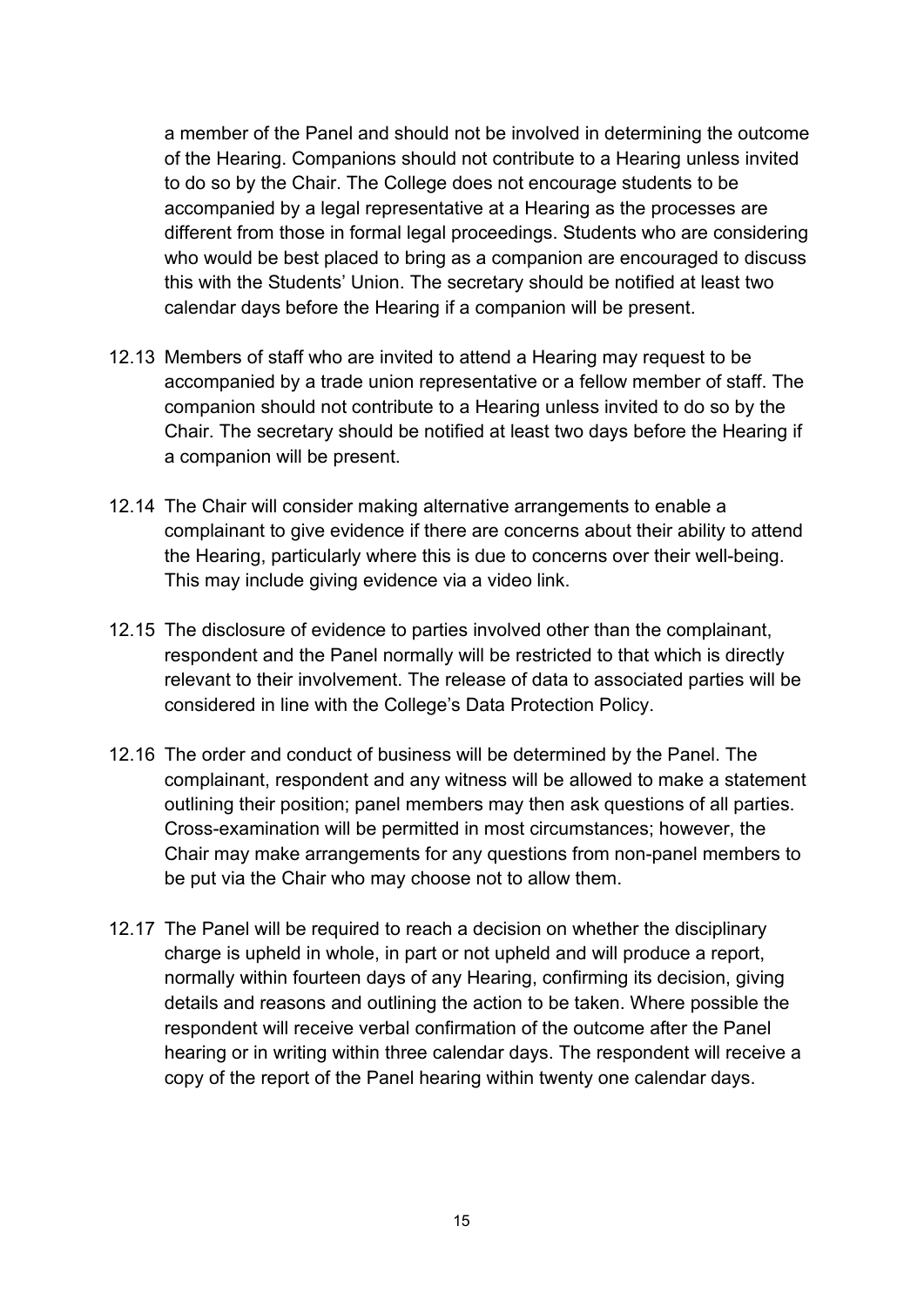## **13 Stage Three disciplinary procedures (request for review)**

- 13.1 A student may request a review of the College Disciplinary Panel's decision. The request for review should be in writing and lodged with the Academic Registrar via [studentdiscipline@bbk.ac.uk](mailto:studentdiscipline@bbk.ac.uk) within fourteen calendar days of notification of the College Disciplinary Panel's decision. Grounds for appeal, which shall be specified in writing by the student in the appeal letter, must be from among the following:
	- The penalty imposed was excessive or inappropriate;
	- There was a procedural irregularity or a failure to observe the provisions of this Policy;
	- The conclusion of the College Disciplinary Panel was not reasonable and in accordance with the facts
- 13.2 The request for review shall be considered by the Master or nominee, who may dismiss or allow it. If the request for review is allowed, the Master or nominee may reverse or modify all or any of the decisions of the College Disciplinary Panel or may call for a re-hearing of the case.
- 13.3 If the case is to be re-heard, the College Disciplinary Panel procedures in section 12 above shall apply but new members of the Panel with no prior involvement in the case shall be appointed.
- 13.4 The Master's decision shall be communicated to the student within fourteen calendar days of receipt of the appeal and shall be final.

#### **14 Completion of Procedures**

- 14.1 At the conclusion of these procedures a student will be provided with a Completion of Procedures letter.
- 14.2 A Completion of Procedures letter is required should the student wish to advance a complaint with the Office of the Independent Adjudicator regarding the disciplinary procedure. The College will usually only issue a Completion of Procedures letter once the disciplinary procedure has concluded and a final decision has been provided to the student.

#### **15 Office of the Independent Adjudicator for Higher Education (OIAHE)**

15.1 Students who have exhausted the College's internal procedures under the Student Discipline Policy and Procedure may bring their complaint to the Office of the Independent Adjudicator for Higher Education (OIAHE) within one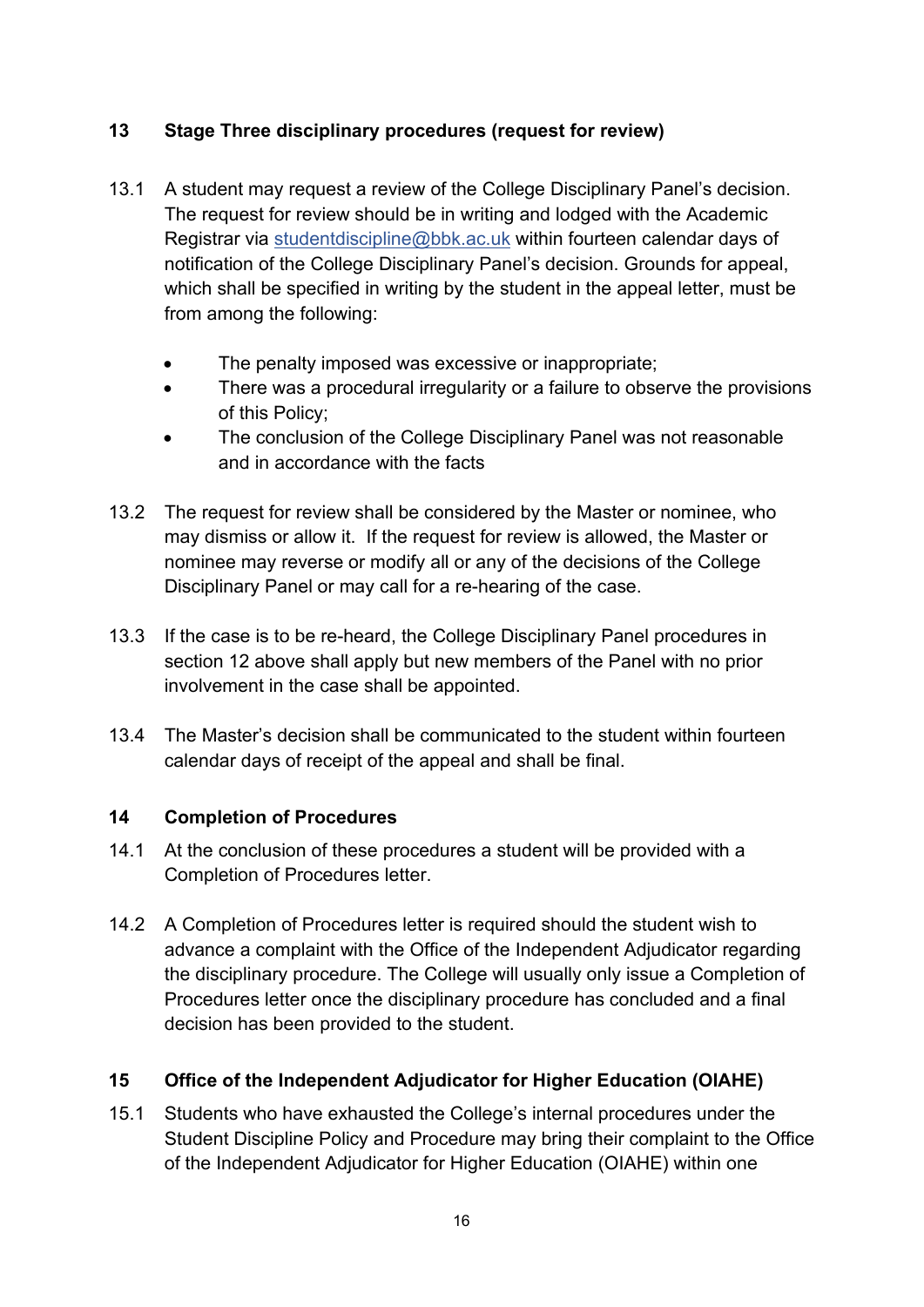calendar year of receiving a Completion of Procedures letter. The OIAHE's website (at www.oiahe.org.uk) contains full information, and the OIAHE can also be contacted at: OIA, Second Floor, Abbey Gate, 57 – 75 Kings Road, Reading, RG1 3AB, tel: 0118 959 9813, email: enquiries@oiahe.org.uk. Anyone wishing to pursue a complaint through the OIAHE must complete a special Scheme Application Form, downloadable copies of which are available from the website.

Academic Board September 2017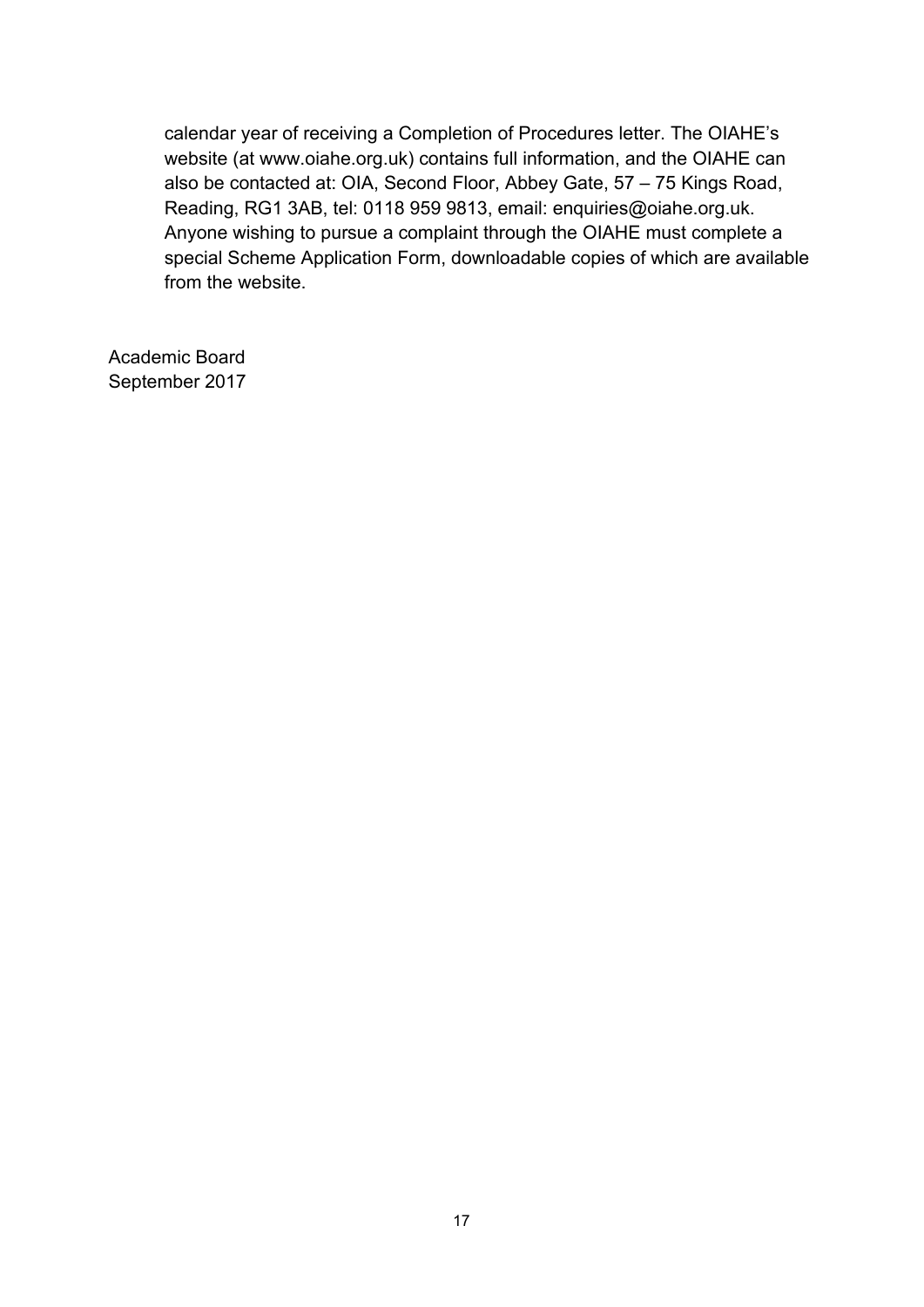## **Disciplinary Offences: Indicative offences and sanctions**

## *Please note that this list is not exhaustive and the College can bring action in relation to any actions or behaviours which are considered to have breached*

*the Policy.* The following table is intended to provide guidance on the types of offences which are covered under this policy and on the possible sanctions that may be imposed if a breach of the Policy is proven. Previous offences may be taken into account when determining sanctions. Each case will be considered individually and will take into account all factors considered relevant by the College and its representatives during the disciplinary process.

## **Type of offence:**

Physical Misconduct

#### **Examples of unacceptable behaviour:**

- Pushing
- Shoving
- Pulling hair
- Slapping
- Biting
- Punching
- Kicking

#### **Examples of sanctions**

- Formal written warning
- Written apology from the student
- Mandatory engagement with relevant workshops/support services
- Restrictions or conditions (for example: issuing a non-contact order)
- Suspension of studies
- Termination of registration with or without a specified period of non-reenrolment

#### **Type of offence:**

Abusive Behaviour\*

#### **Examples of unacceptable behaviour:**

\*The Free Speech Policy and Procedure provides further information regarding the College approach to Free Speech. The Free Speech Policy is the primary policy in relation to free speech and those upholding the Policy may choose to refer a student for investigation under the Student Discipline Policy.

- Use of inappropriate language
- Making remarks, gossip or jokes about another person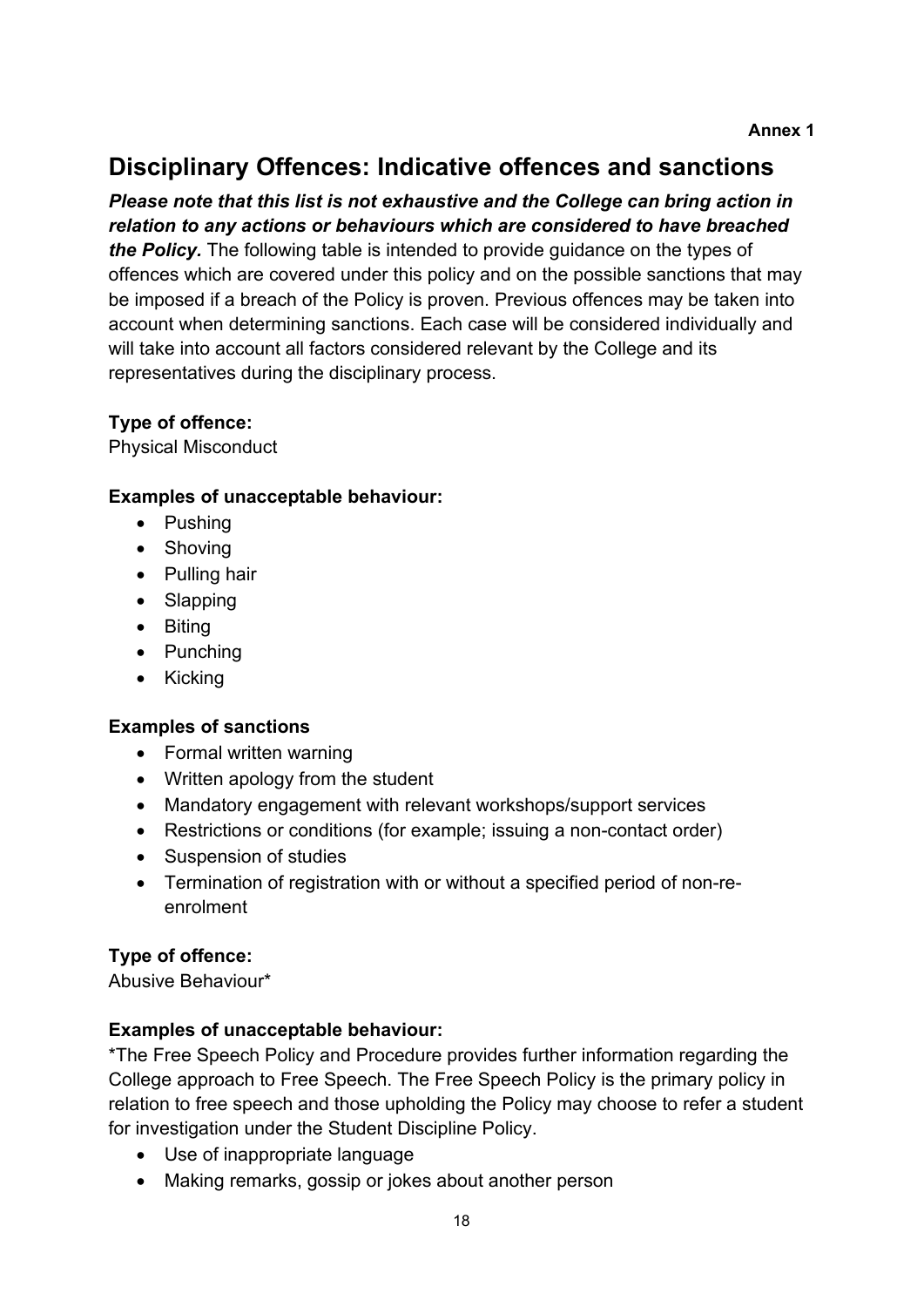- Acting in an intimidating and hostile manner, including following, stalking or spying on another person
- Cyberbullying
- Making abusive comments related to a protected characteristic (sex, sexual orientation, religion or belief, pregnancy/maternity, marriage/civil partnership; gender reassignment, disability, age)
- Generating and/or sharing offensive material
- Seeking advantage over another person by threatening or pressuring them
- Threatening to hurt another person

#### **Examples of sanctions:**

- Formal written warning
- Written apology from the student
- Mandatory engagement with relevant workshops/support services
- Restrictions or conditions (for example; issuing a non-contact order)
- Suspension of studies
- Termination of registration with or without a specified period of non-reenrolment

## **Type of offence:**

Sexual Misconduct

#### **Examples of unacceptable behaviour:**

- Making persistent unwanted remarks of a sexual nature
- Inappropriately showing sexual organs to another person
- Touching inappropriately through clothes without consent
- Kissing without consent
- Sharing private sexual materials of another person without consent
- Attempting to engage in sexual intercourse or a sexual act without consent
- Engaging in sexual intercourse of a sexual act without consent

#### **Example of sanctions:**

- Formal written warning
- Written apology from the student
- Mandatory engagement with relevant workshops/support services
- Restrictions or conditions (for example; issuing a non-contact order)
- Suspension of studies
- Termination of registration with or without a specified period of non-reenrolment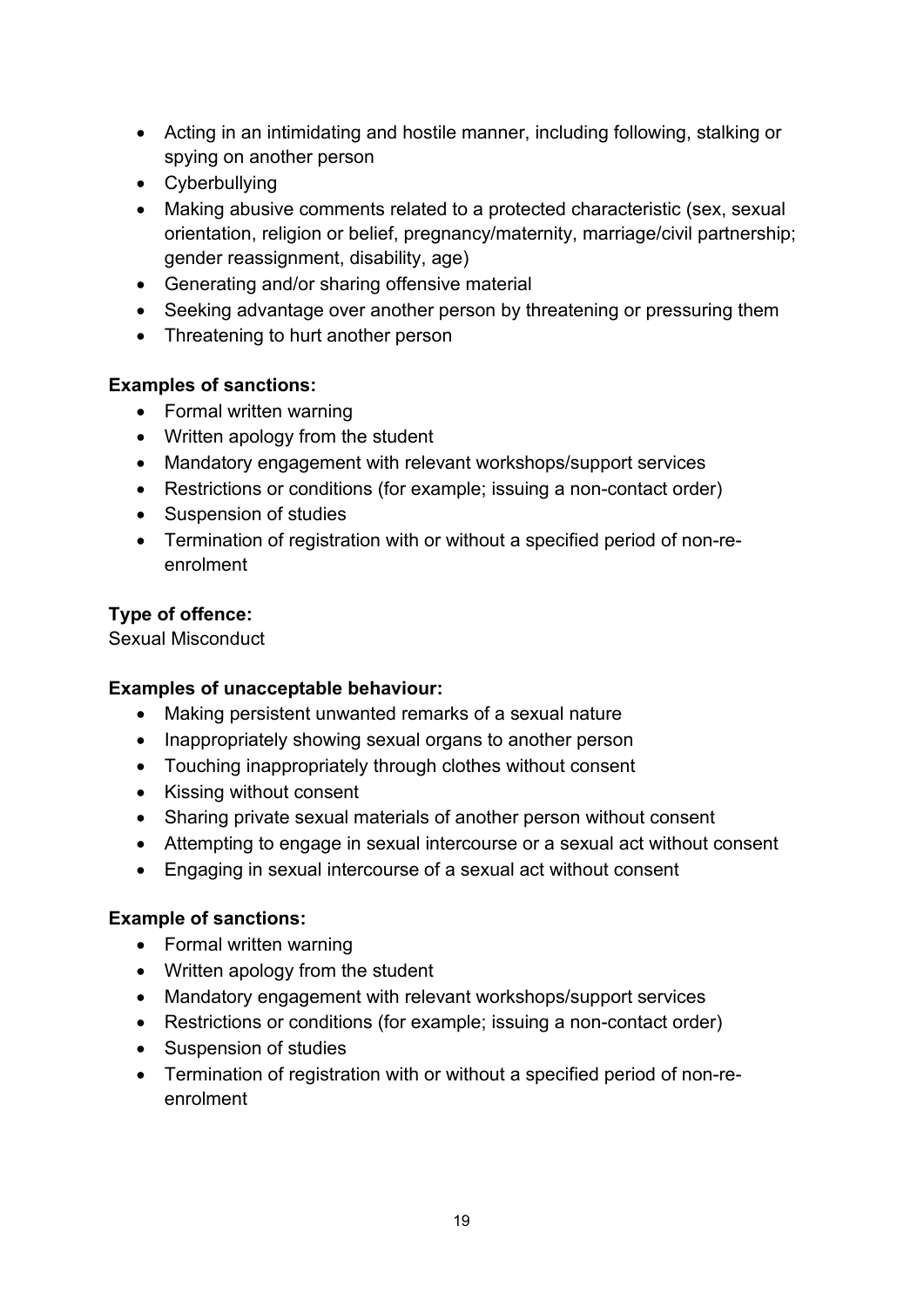## **Type of offence:**

Damage to Property

#### **Examples of unacceptable behaviour:**

- Causing minor damage to College or College-related property
- Causing minor damage to the property of students or staff of the College or visitors to the College
- Formal written warning
- Written apology from the student
- Mandatory engagement with relevant workshops/support services
- Causing significant damage to College or College-related property
- Causing significant damage to the property of students or staff of the College or visitors to the College

#### **Examples of sanctions:**

- Requirement to make good the damage caused at the respondent's expense
- Restrictions or conditions (for example, issuing a no-entry order)
- Suspension of studies
- Termination of registration with or without a specified period of non-reenrolment

## **Type of offence:**

Unauthorised use or taking of property

#### **Examples of unacceptable behaviour:**

- Misuse of College or College-related property (for example, computers, laboratory equipment)
- Formal written warning
- Written apology from the student
- Mandatory engagement with relevant workshops/support services
- Unauthorised entry onto or use of College or College-related premises
- Taking property belonging to the College or another person without permission

#### **Examples of sanctions:**

- Requirement to pay for the replacement of property and/or compensation
- Restrictions or conditions (for example, issuing a no-entry order)
- Suspension of studies
- Termination of registration with or without a specified period of non-reenrolment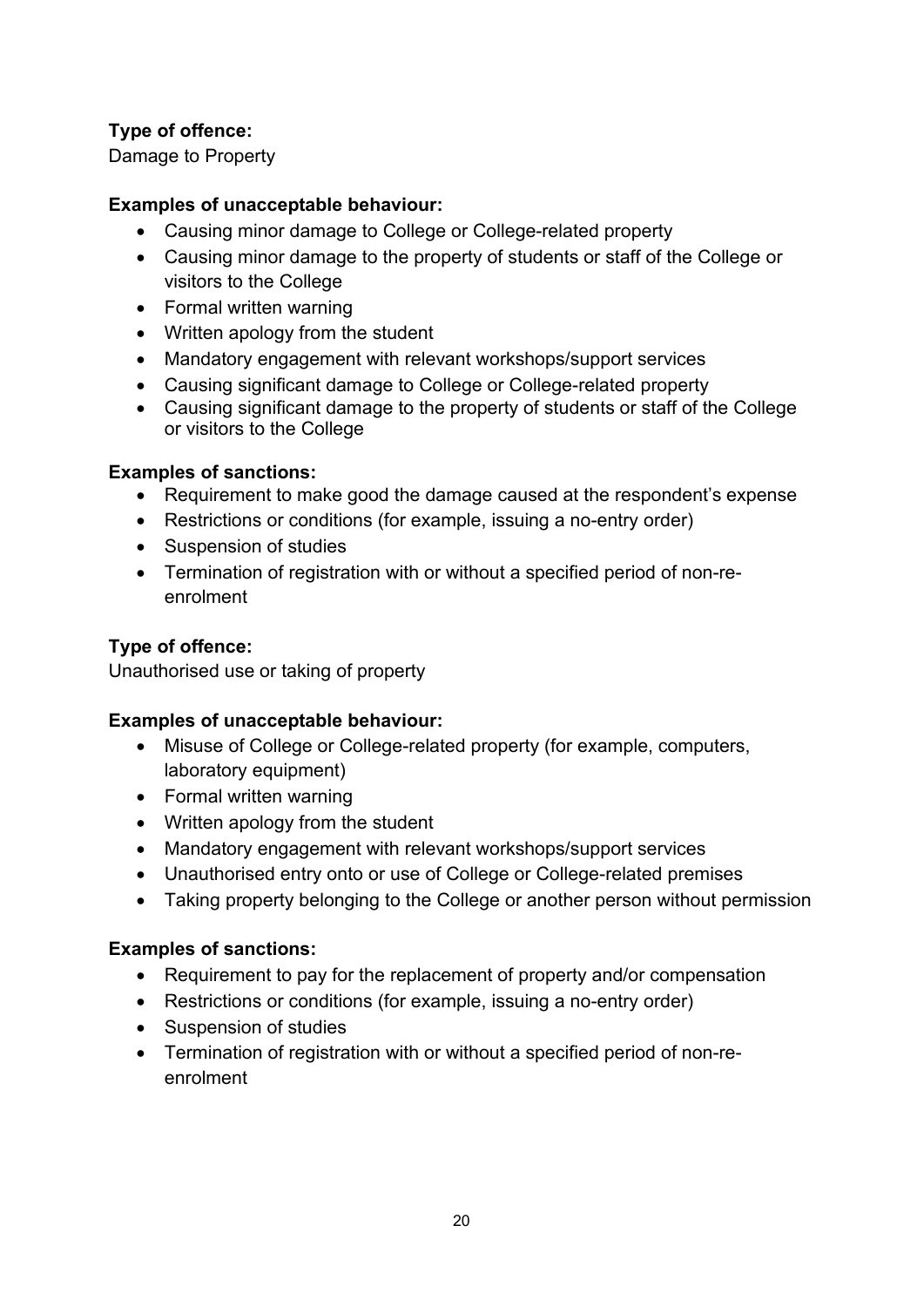## **Type of offence:**

Causing a Health or Safety Concern

#### **Examples of unacceptable behaviour:**

- Engaging in an act or omission the did or could cause a health and safety concern on College or College-related premises (for example, smoking in a non-designated area)
- Formal written warning
- Written apology from the student
- Mandatory engagement with relevant workshops/support services
- Engaging in an act or omission that did or could cause serious harm on College or College-related premises or during College activities (for example, disabling a fire extinguisher or possessing/suppling controlled substances)
- Possession of an offensive weapon

#### **Examples of sanctions:**

- Restrictions or conditions (for example, issuing a no-entry order)
- Suspension of studies
- Termination of registration with or without a specified period of non-reenrolment

#### **Types of offence:**

Failure to follow College procedures

#### **Examples of unacceptable behaviour:**

- Improper interference with College activities (including academic, administrative, sporting and social) on College or College-related premises
- Improper interference with the functions, duties or activities of any student, member of staff or authorised visitor to the College
- Refusal to identify yourself to College staff or using false ID
- Formal written warning
- Written apology from the student
- Mandatory engagement with relevant workshops/support services
- Making acts, omissions or statements intended to deceive the College
- Misrepresenting your relationship to the College or documentation provided to you by the College
- Disrupting the activities of the College (including academic, administrative, sporting and social) on College or College-related premises
- Disrupting the functions, duties or activities of any student, member of staff or authorised visitor to the College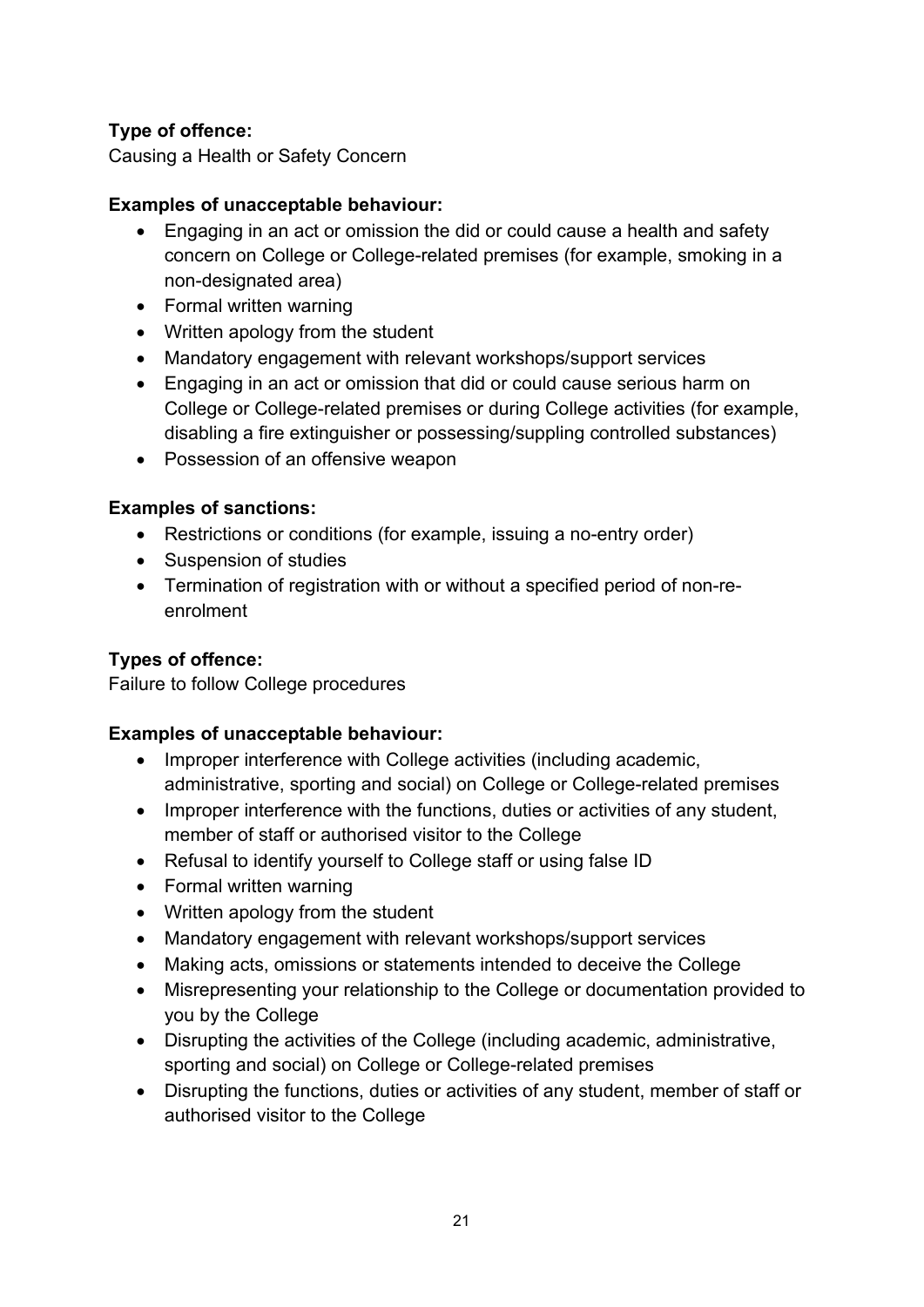### **Examples of sanctions:**

- Restrictions or conditions (for example, issuing a no-entry order)
- Suspension of studies
- Termination of registration with or without a specified period of non-reenrolment

## **Type of offence:**

Reputational Damage

#### **Examples of unacceptable behaviour**:

- Engaging in behaviour that has damaged or could have damaged the reputation of the College
- Formal written warning
- Written apology from the student
- Mandatory engagement with relevant workshops/support services
- Engaging in behaviour that has caused serious damage or could have caused serious damage to the reputation of the College

#### **Examples of sanctions:**

- Restrictions or conditions
- Suspension of studies
- Termination of registration with or without a specified period of non-reenrolment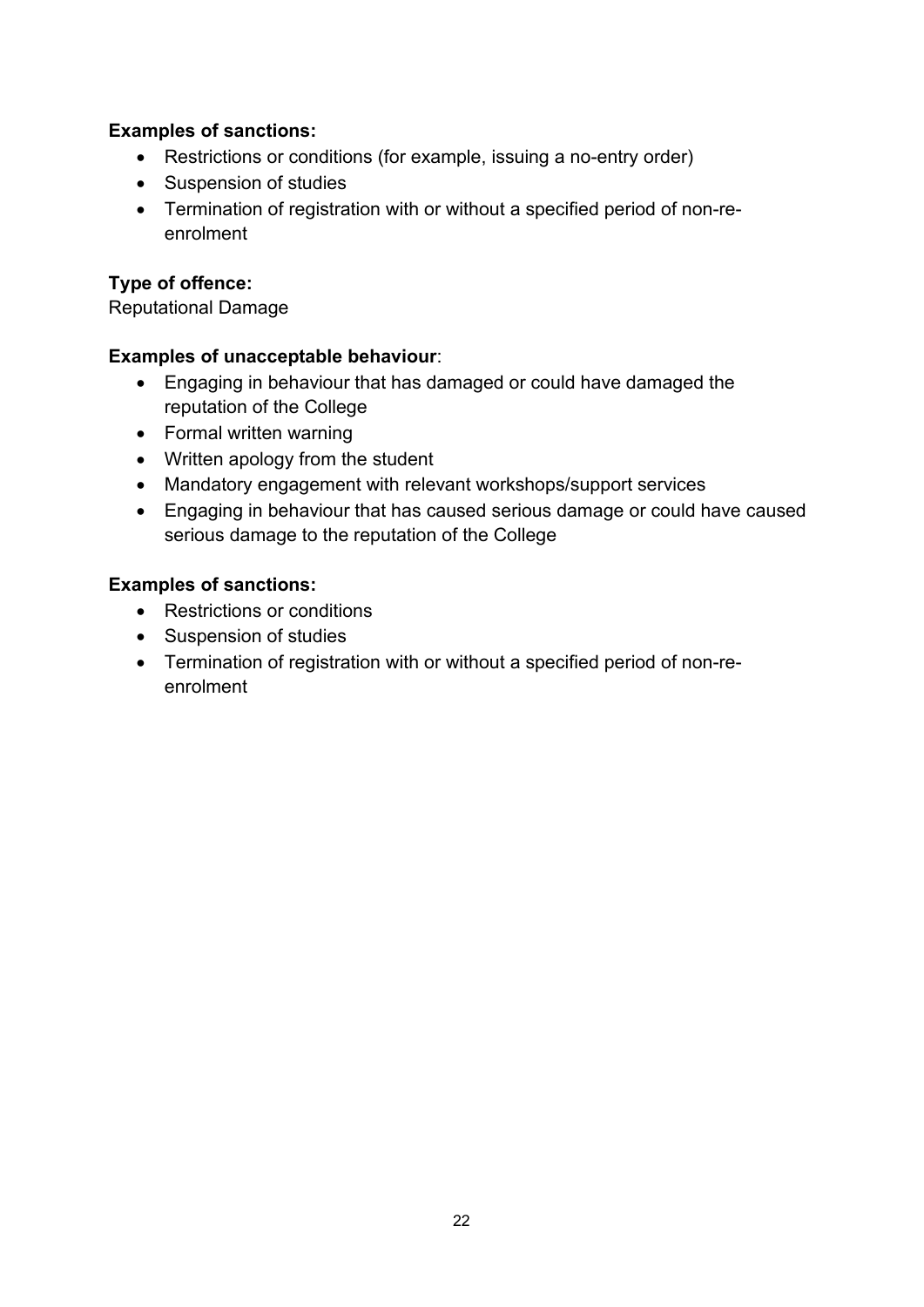## **Additional guidance for students who are affected by violence (including sexual violence), harassment or hate crimes**

1.1 The College recognises the additional or specific burden placed on students who experience violence (including sexual violence), harassment or hate crimes. While these all fall within the principles of this Policy, the College acknowledges there may be occasions where it is necessary to make alterations to the procedures to best support a student facing distressing circumstances. In addition, while the College provides an extensive range of support to students through Student Services, the College also encourages students to reach out to specialist support when needed. This guidance note sets out the ways in which students who are affected as a result of violence (including sexual violence), harassment or hate crimes can report incidents and seek support, including from services outside of the institution.

#### **Procedural amendments**

- 1.2 As noted above, incidents involving violence (including sexual violence), harassment and hate crimes falls under this Policy and will as far as possible follow the procedures contained within it. However, there may be occasion when the College will consider making alterations to the procedures to support a student who has been affected by an incident of this kind and therefore may find it more difficult to engage in the same way. This might include but not be limited to:
	- adapting time-scales;
	- providing additional information about the format of a disciplinary hearing including allowing a complainant to visit the room beforehand;
	- restricting communications between the complainant and respondent at any hearings by allowing the giving of evidence via video-link or having all communications come via the Chair.

## **Reporting mechanisms**

1.3 The College recognises that students affected by violence (including sexual violence), harassment and hate crimes may be reluctant to come forward. However, we encourage all those affected to inform the College as it can enable the College to best support both individual students and to ensure it has the necessary support and resources in place to undertake targeted and general prevention and response work.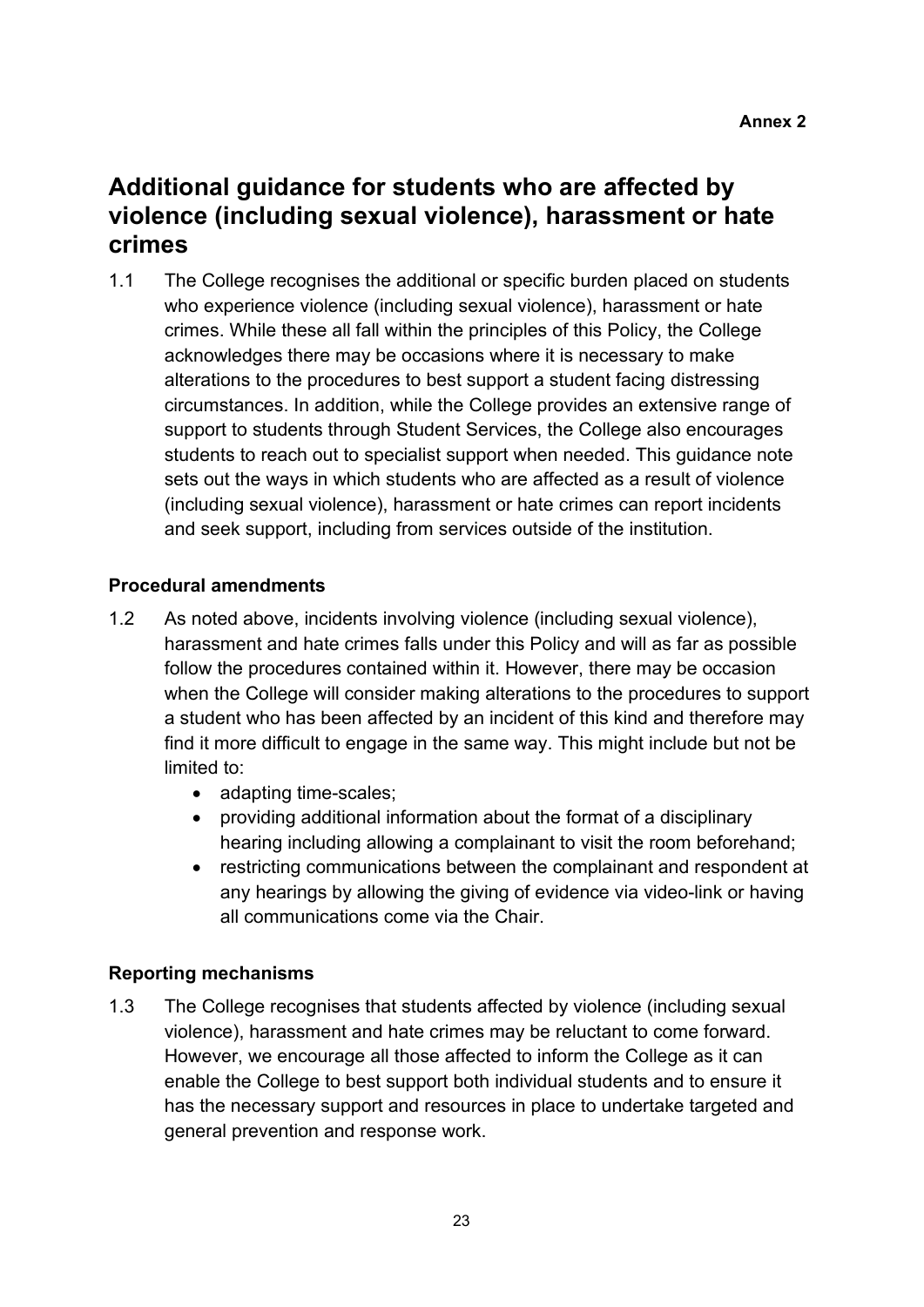- 1.4 The College encourages students to raise concerns about possible breaches of the Student Discipline Policy through its student complaint processes. This is normally done through completing and submitting a copy of the complaints form. More details are available at: <http://www.bbk.ac.uk/registry/policies/policies-1>
- 1.5 The College also has dedicated routes for reporting incidents of violence (including sexual violence), harassment or hate crimes; online and in person. Online reporting can be done via the Ask system, which can be accessed by all students on or off site via their MyBirkbeck profile or [www.bbk.ac.uk/ask.](http://www.bbk.ac.uk/ask) When a disclosure is made via the Ask system, a specialised point of contact from Student Services will aim to make contact with the student within two working days and will work with them to determine what action, if any, needs to be taken and what support the student needs.
- 1.6 Students who have been affected by violence (including sexual violence), harassment or hate crimes can also report this in person by requesting to speak to a Safeguarding Officer. Details of the College's Safeguarding Officers can be found in the Safeguarding Policy on <http://www.bbk.ac.uk/registry/policies/policies-1>
- 1.7 If a student discloses an incident of violence (including sexual violence), harassment or hate crimes to another member of staff, it is expected that the student will be signposted to the reporting mechanisms listed above and the support services available, or supported in disclosing, for example, by having the member of staff make an initial referral on the student's behalf to the Head or Deputy Head of Student Services.

#### **Support services**

- 1.8 Those affected by violence (including sexual violence), harassment and hate crimes may wish to access the support available from the Well-Being Service (including counselling); more details on the support provided can be found at: [http://www.bbk.ac.uk/student-services/student-services.](http://www.bbk.ac.uk/student-services/student-services)
- 1.9 In addition, students may wish to seek specialist support directly via:

#### LONDON-BASED SUPPORT SERVICES

- The Havens Specialist centres in London for people who have been raped or sexually assaulted. Helpline: 020 3299 6900, [www.thehavens.org](http://www.thehavens.org/)
- London Rape Crisis Support and services for women and girls, and information about support agencies for men. Helpline: 0808 802 9999, [www.rapecrisislondon.org](http://www.rapecrisislondon.org/)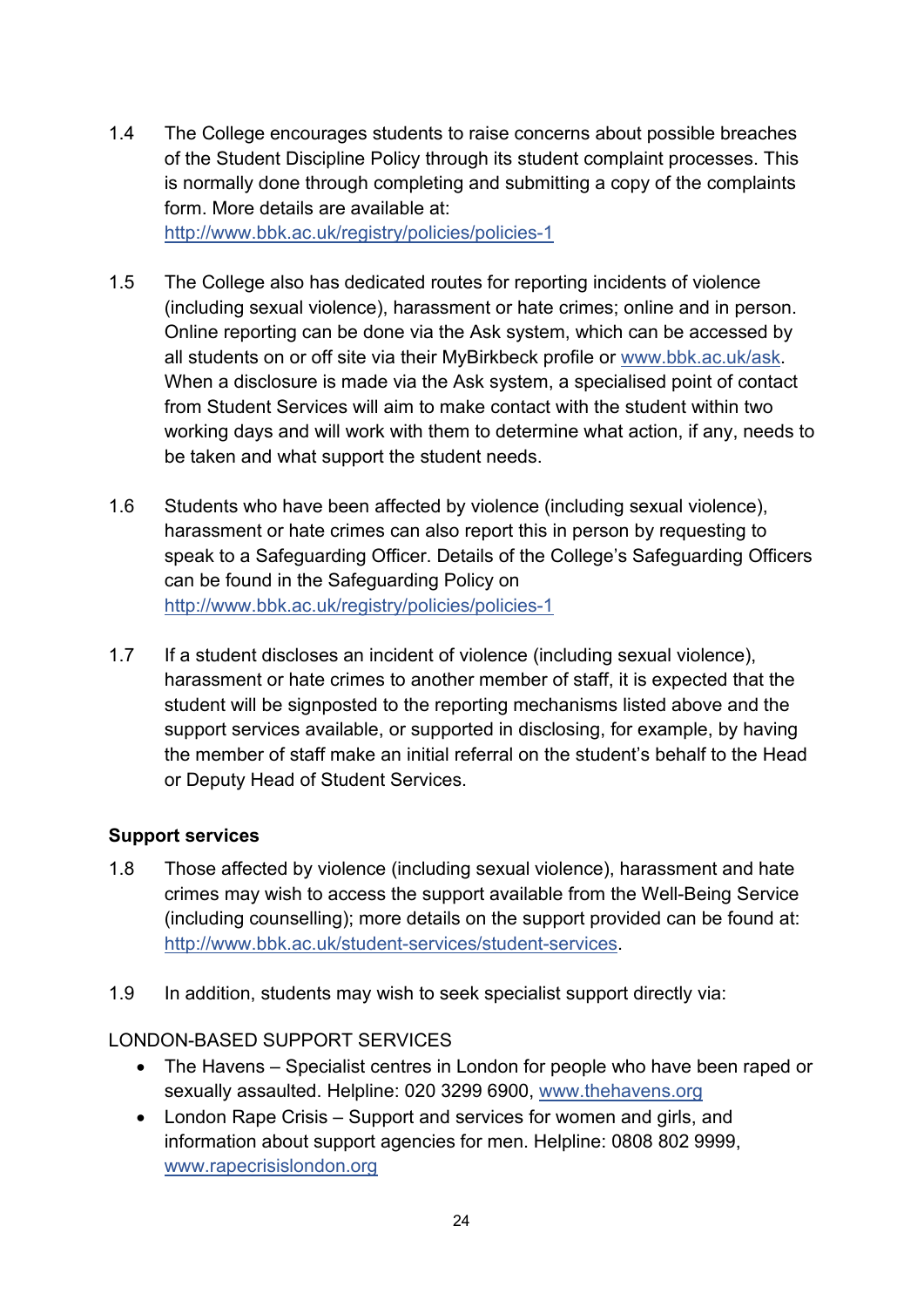## GENDER-BASED VIOLENCE

- Mankind support for men who have been sexually abused, <http://www.mankindcounselling.org.uk/>
- National Association for People Abused in Childhood national charity which offers support to adult survivors of child abuse and training to those who support them,<http://napac.org.uk/>
- The NHS website has a service search function inputting 'rape and sexual assault referral centre' and the postcode will identify the nearest local service, <http://www.nhs.uk/Service-Search/>
- Rape Crisis England and Wales <http://rapecrisis.org.uk/>
- The Survivors Trust provides details of available support by region, <http://thesurvivorstrust.org/find-support/>
- Survivors UK helps men who have been sexually abused and raises awareness of their needs,<https://www.survivorsuk.org/>
- Women and Girls' Network Counselling and support to help women and girls recover from violence. Sexual violence helpline: 0808 801 0770, [www.wgn.org.uk](http://www.wgn.org.uk/)

## FORCED MARRIAGE

- Karma Nirvana a national charity supporting male and female victims of forced marriage and honour based abuse, [http://www.karmanirvana.org.uk](http://www.karmanirvana.org.uk/)
- Forced Marriage Unit (government) [https://www.gov.uk/guidance/forced](https://www.gov.uk/guidance/forced-marriage)[marriage](https://www.gov.uk/guidance/forced-marriage)

## DOMESTIC VIOLENCE

- National Domestic Violence Helpline [http://www.nationaldomesticviolencehelpline.org.uk/support-a-friend-or](http://www.nationaldomesticviolencehelpline.org.uk/support-a-friend-or-familymember-experiencing-domestic-violence.aspx)[familymember-experiencing-domestic-violence.aspx](http://www.nationaldomesticviolencehelpline.org.uk/support-a-friend-or-familymember-experiencing-domestic-violence.aspx)
- Refuge <http://www.refuge.org.uk/>
- Women's Aid [https://www.womensaid.org.uk](https://www.womensaid.org.uk/)
- Woman's Trust [http://www.womanstrust.org.uk](http://www.womanstrust.org.uk/)

## RACE OR RELIGION

- The Community Security Trust (National Organisation for Jewish victims) <https://cst.org.uk/>
- Federation of Student Islamic Societies <http://www.fosis.org.uk/>
- Forum Against Islamophobia and Racism <http://www.fairuk.org/intro.htm>
- TELL MAMA (National organisation for Muslim Victims) <http://tellmamauk.org/>
- Union of Jewish Students <https://www.ujs.org.uk/>